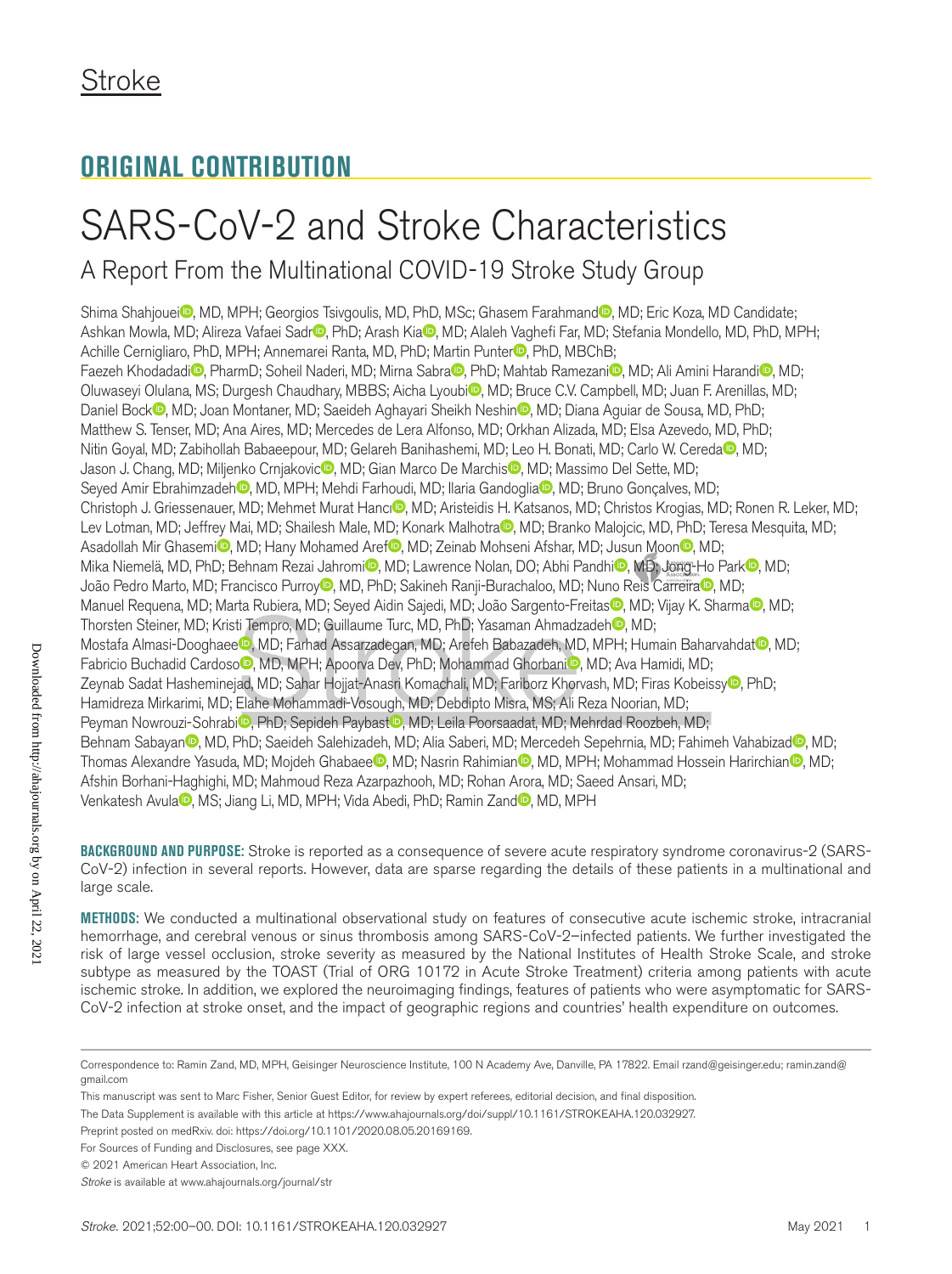**Original Contribution**

**ORIGINAL CONTRIBUTION** 

**RESULTS:** Among the 136 tertiary centers of 32 countries who participated in this study, 71 centers from 17 countries had at least 1 eligible stroke patient. Of 432 patients included, 323 (74.8%) had acute ischemic stroke, 91 (21.1%) intracranial hemorrhage, and 18 (4.2%) cerebral venous or sinus thrombosis. A total of 183 (42.4%) patients were women, 104 (24.1%) patients were <55 years of age, and 105 (24.4%) patients had no identifiable vascular risk factors. Among acute ischemic stroke patients, 44.5% (126 of 283 patients) had large vessel occlusion; 10% had small artery occlusion according to the TOAST criteria. We observed a lower median National Institutes of Health Stroke Scale (8 [3–17] versus 11 [5–17]; *P*=0.02) and higher rate of mechanical thrombectomy (12.4% versus 2%; *P*<0.001) in countries with middle-to-high health expenditure when compared with countries with lower health expenditure. Among 380 patients who had known interval onset of the SARS-CoV-2 and stroke, 144 (37.8%) were asymptomatic at the time of admission for SARS-CoV-2 infection.

**CONCLUSIONS:** We observed a considerably higher rate of large vessel occlusions, a much lower rate of small vessel occlusion and lacunar infarction, and a considerable number of young stroke when compared with the population studies before the pandemic. The rate of mechanical thrombectomy was significantly lower in countries with lower health expenditures.

**GRAPHIC ABSTRACT:** An online graphic abstract is available for this article.

Key Words: cerebrovascular disorders **■** intracranial hemorrhages ■ neuroimaging ■ stroke ■ venous thrombosis

#### Nonstandard Abbreviations and Acronyms

| <b>AIS</b>   | acute ischemic stroke                                                        |
|--------------|------------------------------------------------------------------------------|
|              | <b>CASCADE</b> Call to Action: SARS-CoV-2 and Cere-<br>brovascular Disorders |
| COVID-19     | coronavirus disease 2019                                                     |
| <b>CVST</b>  | cerebral venous or sinus thrombosis                                          |
| ICH          | intracranial hemorrhage                                                      |
| IPH          | intraparenchymal hemorrhage                                                  |
| <b>IVT</b>   | intravenous thrombolysis                                                     |
| <b>LVO</b>   | large vessel occlusion                                                       |
| <b>NIHSS</b> | National Institutes of Health Stroke<br>Scale                                |
| SAH          | subarachnoid hemorrhage                                                      |
| <b>SVO</b>   | small-vessel occlusion                                                       |
| <b>TOAST</b> | Trial of ORG 10172 in Acute Stroke<br>Treatment                              |

Downloaded from http://ahajournals.org by on April 22, 2021 Downloaded from http://ahajournals.org by on April 22, 2021

Since the emergence of the coronavirus disease<br>
2019 (COVID-19) pandemic, several cases of cere-<br>
browascular events were reported among patients<br>
with sovere severe respiratory syndrome coronavirus-2 2019 (COVID-19) pandemic, several cases of cerebrovascular events were reported among patients with severe acute respiratory syndrome coronavirus-2 (SARS-CoV-2).1 Studies presented the incidence and prevalence of acute ischemic stroke (AIS), intracranial hemorrhage (ICH), and cerebral venous or sinus thrombosis (CVST) in SARS-CoV-2-infected patients.<sup>2-6</sup>

Many studies proposed coagulopathy as the underlying pathophysiological mechanism for the cerebrovascular events.<sup>78</sup> Small case series demonstrated a higher proportion of large vessel occlusions (LVOs),<sup>2,9</sup> or cryptogenic strokes, $4,10$  with elevated p-dimer level, liver enzymes, and inflammatory or renal failure biomarkers among the patients who experienced SARS-CoV-2 infection.4,5 Additionally, most of the studies noted a higher severity and mortality rate among stroke patients diagnosed with SARS-CoV-2 compared with others.4,11,12

To present a more comprehensive overview of stroke among patients infected with SARS-CoV-2, we devised a multinational multiple-phase study. In the first phase, we estimated the risk of stroke among the SARS-CoV-2-infected hospitalized patients.<sup>13</sup> In the current study, we aimed to present more details on the features and characteristics of our expanded multinational stroke cohort with prior SARS-CoV-2 infection. We further investigated the risk of LVO, stroke severity as measured by the National Institutes of Health Stroke Scale (NIHSS), and stroke subtype as measured by the TOAST (Trial of ORG 10172 in Acute Stroke Treatment) criteria in the entire cohort, as well as different geographic regions.

#### METHODS

#### Study Design

The details of the study design are available in Document I in the Data Supplement. The authors declare that all supporting data are available within the article. Additional data that support the findings of this study are available from the corresponding author upon reasonable request. This multicenter, multinational prospective and observational study was conducted and reported according to the Strengthening the Reporting of Observational Studies in Epidemiology,<sup>14</sup> and Enhancing the Quality and Transparency of Health Research guidelines.15 The study protocol was designed by the investigators at the Neuroscience Institute of Geisinger Health System, Pennsylvania, and received approval by the Institutional Review Board of Geisinger Health System and other participating institutions. Investigators from 6 continents including North America (Canada, 6 states of the United States, and Mexico), South America (Brazil), Europe (Belgium, Croatia, Czech Republic, Finland, France, Germany, Greece, Ireland, Italy, Norway, Portugal, Spain, Sweden, and Switzerland), Asia (India,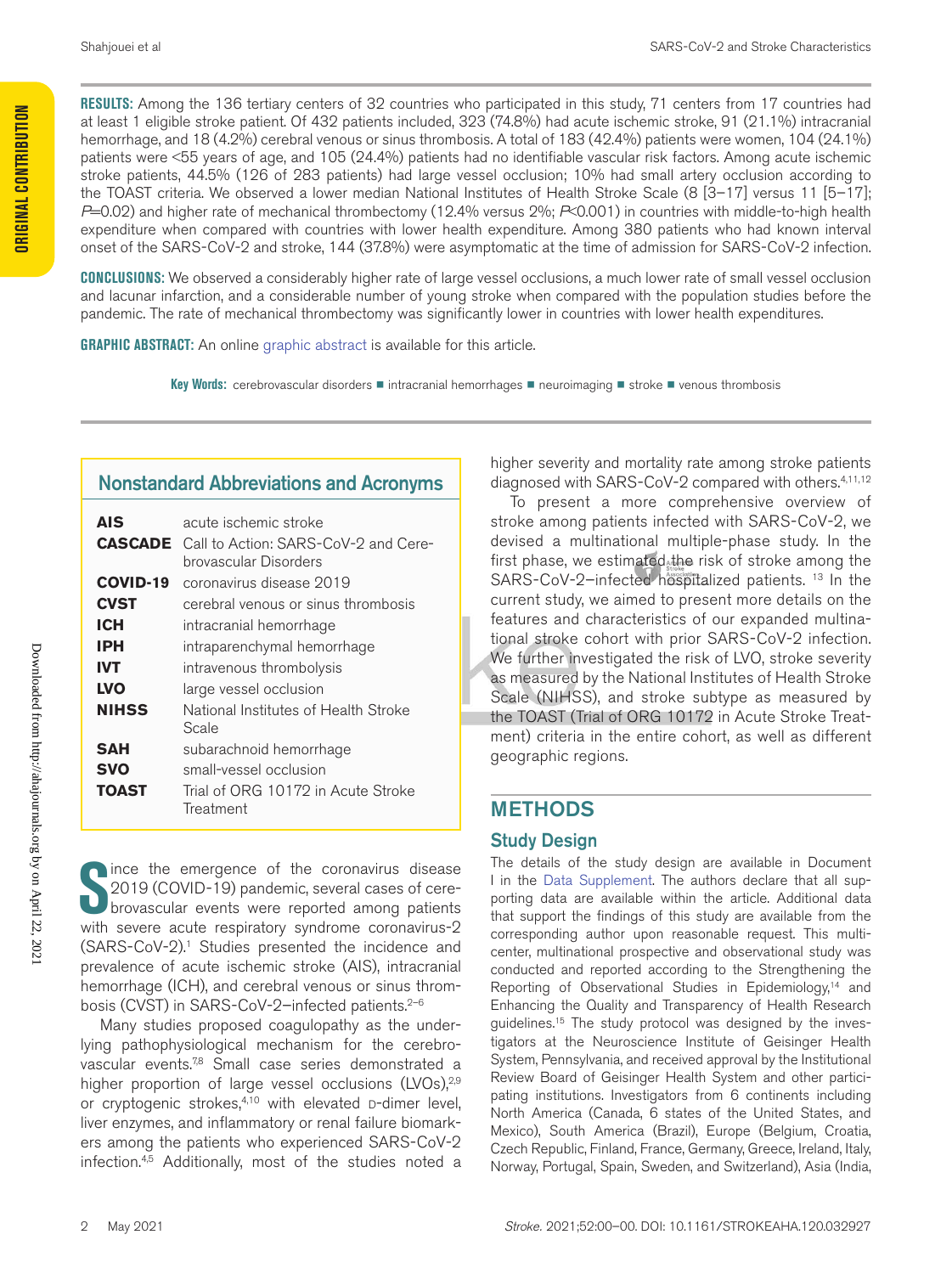#### *Participants*

We included consecutive SARS-CoV-2-infected adult patients who had imaging-confirmed subsequent stroke<sup>16</sup>–AIS, intracerebral hemorrhage, subarachnoid hemorrhage (SAH), and CVST. The preferred diagnostic criteria for SARS-CoV-2 were defined according to the World Health Organization interim guidance.17 Ischemic or hemorrhagic strokes were defined in the presence of a rapid onset of a neurological deficit with evidence of acute ischemic or hemorrhagic lesions on computed tomography or magnetic resonance imaging. Patients who had transient stroke-like symptoms (transient ischemic attack) without acute lesions on computed tomography or magnetic resonance imaging were not included in this study due to the high diagnostic error. <sup>18-20</sup>

The inclusion of the stroke patients was based on the confirmed prior infection by SARS-CoV-2 (and not symptom presentation). Patients who initially presented to the hospital with stroke-related chief complaints and asymptomatic SARS-CoV-2 infection were detected by admission tests, those who had a stroke while being hospitalized for SARS-CoV-2 infection, or patients with stroke-related admission who had confirmed prior diagnosis of SARS-CoV-2 were included in this study.

#### *Data Element and Processing*

Collaborators were asked to provide data according to a core protocol. The age, sex, vascular risk factors and comorbidities (ie, hypertension, diabetes, ischemic heart disease, atrial fibrillation, carotid stenosis, chronic kidney disease, cardiac ejection fraction <40%, active neoplasms, rheumatological diseases, smoking status, and history of transient ischemic attack or stroke), and laboratory findings (ie, the count for white blood cells, neutrophils, lymphocytes, and platelets, C-reactive protein, blood urea nitrogen, creatinine, alanine transaminase, aspartate transaminase, lactic acid dehydrogenase, fibrinogen, and D-dimer) were requested for the patients with stroke. We also obtained additional data including the onset of the stroke and SARS-CoV-2 infection diagnosis, the initiation of mechanical ventilation (if applicable), length of hospital stays, and patient disposition—defined as still in the hospital, in-hospital death, being discharged to home, acute rehabilitation service, or nursing home. The details of neurological symptoms and investigations, imaging-based localization of the lesion(s), use of antiplatelets or anticoagulants before the stroke, the NIHSS, the ICH score, administration of intravenous thrombolysis (IVT), and mechanical thrombectomy were also requested. The severity of the stroke according to NIHSS was defined as no stroke symptoms (NIHSS score, 0), minor (NIHSS score, 1–4), moderate (NIHSS score, 5–15), moderate-to-severe (NIHSS score, 16–20), and severe stroke (NIHSS score, 21–42).<sup>21</sup> The TOAST criteria were defined as large artery atherosclerosis, cardioembolism, small artery occlusion, other determined etiology, and undetermined etiology.<sup>22</sup>In addition, the lesions on diffusion-weighted imaging or computed tomography images were categorized as lacunar,<sup>23</sup> embolic/large vessel atherothromboembolism,<sup>24,25</sup> vasculitis pattern,<sup>26</sup> or other phenotypes

(borderzone or equivocal lesions). In this study, the AISs due to LVOs are referred as occlusion of the internal carotid artery, middle cerebral artery at M1 and M2, anterior cerebral artery at A1, posterior cerebral artery at P1, intracranial vertebral artery, or basilar artery.27 Brain imaging findings were evaluated by local radiologists with expertise in neuroimaging. To determine the interval between the infection and stroke, the onset of SARS-CoV-2 was considered as either the symptom onset or the day of taking the sample with a positive result, whichever was first. The interval was considered as zero if the infection was diagnosed at the same visit as the onset of stroke. Countries were considered as either low or middle and high health expenditure based on the World Health Organization reports.<sup>28</sup> The countries' annual health expenditure of above US \$1000 per capita (2015–2017; Table I in the Data Supplement) and total health expenditure of above US \$10000 per capita (2010–2017; Figure I in the Data Supplement) were considered as the cutoff.

#### *Outcome Measures*

The primary outcome measures in this study were the presence versus absence of LVO, stroke severity as measured by NIHSS, and stroke subtype as measured by the TOAST criteria among the AIS patients.

We further compared the groups of the patients with AIS or intraparenchymal hemorrhage (IPH) according to their age (younger versus older than 55 years and younger versus older than 65 years),<sup>29</sup> sex, geographic regions (America, Europe, Asia, and the Middle East), countries' health expenditure (low versus middle and high income), imaging findings, and the interval of stroke onset and infection diagnosis (same day versus others). We did not analyze the disposition and length of stay as outcome measures since many patients were still in the acute phase or admitted in long-term acute care hospitals at the closure of our study.

#### *Statistical Analyses and Modeling*

We used descriptive statistics to summarize the data. Demographic data, comorbidities, laboratory findings, and neurological investigations were reported as medians and interquartile range, mean and SDs, and under stratified categories when possible. The equality of the variances was assessed by Leven test. Categorical variables were reported as absolute frequencies and valid percentages. The comparisons between categorical variables were conducted with the Pearson  $\chi^2$ test, while the differences among continuous variables were assessed by independent *t* test and ANOVA. A post hoc *z* test on the adjusted residuals and Cramér phi, Tukey, or Dunnett tests were used to demonstrate the degree and direction of the associations in comparison of means, while post hoc comparison of medians was conducted by the Dunn-Bonferroni approach to compare subgroups. All tests were performed using IBM SPSS Statistics, version 26,<sup>30</sup> and *P*<0.05 was considered statistically significant. Bonferroni correction was used for adjusting all *P* values in multiple comparisons.

#### RESULTS

Collaborators from 136 tertiary centers of 32 countries participated in this prospective study. Among them, 71 centers from 17 countries had at least 1 stroke patient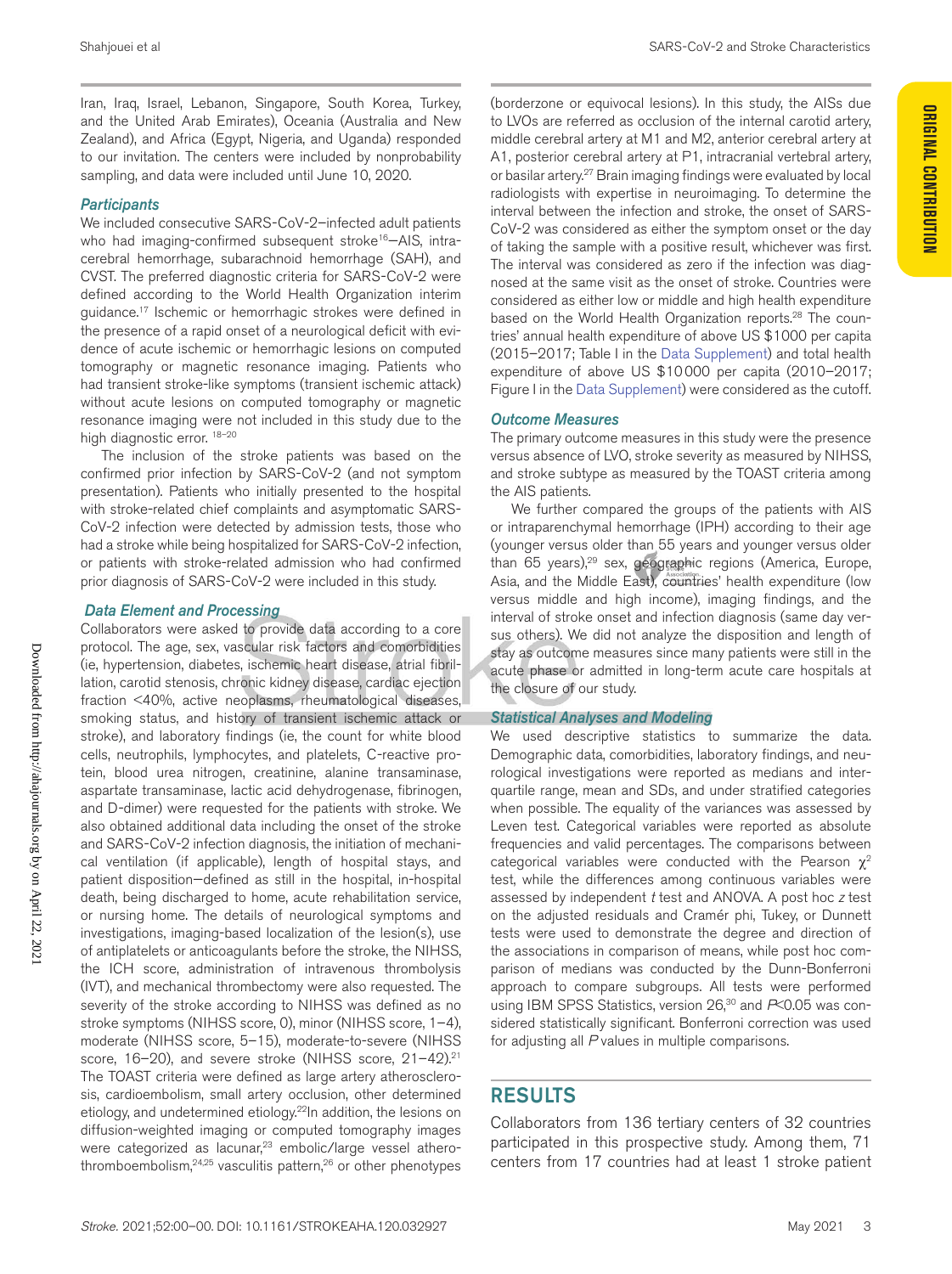| Parameter                                                                | AIS, n=323 (74.8%) | Intracerebral hemor-<br>rhage, n=68 (15.7%) | SAH, n=23 (5.3%)      | Cerebral venous/<br>sinus thrombosis,<br>$n=18(4.2%)$ |
|--------------------------------------------------------------------------|--------------------|---------------------------------------------|-----------------------|-------------------------------------------------------|
| Age, y; mean (SD)                                                        | 67.2±15.2          | 63±16                                       | 62.6±14.1             | 48.9±11.5                                             |
| Age, y; median (IQR)                                                     | 68 (58-78)         | $65(54-75)$                                 | $62(54 - 74)$         | $51(39.5 - 55.2)$                                     |
| <40, n (%)                                                               | 23(7.1)            | 8 (12.9)                                    | 1(4.3)                | 5(27.8)                                               |
| $41 - 64$ , n $(\%)$                                                     | 110(34.1)          | 20 (32.3)                                   | 12 (52.2)             | 11(61.1)                                              |
| $65 - 74$ , n $(\%)$                                                     | 77 (23.8)          | 13(21)                                      | 5(21.7)               | 2(11.1)                                               |
| ≥75, n $(%)$                                                             | 113 (53)           | 21 (33.9)                                   | 5(21.7)               | 0(0)                                                  |
| Sex: female, n (%)                                                       | 130 (40.2)         | 30(44.1)                                    | 12 (52.2)             | 11(61.1)                                              |
| Asymptomatic for SARS-CoV-2 infection at the time<br>of admission, n (%) | 104(36.1)          | 31 (53.4)                                   | 8(36.4)               | 4(22.2)                                               |
| SARS-CoV-2 to stroke interval, d; mean (SD)                              | 5±7                | 5±8                                         | 3±5                   | 3±4                                                   |
| SARS-CoV-2 to stroke interval, d; median (IQR)                           | $3(0-9)$           | $0(0-10.3)$                                 | $1.5(0-5.3)$          | $4.5(0.7 - 10.3)$                                     |
| NIHSS, median (IQR)                                                      | $9(4-17)$          | $10(0-19)$                                  | $6(0-16)$             | $14(7-17)$                                            |
| ICH score, median (IQR)                                                  | $\cdots$           | $3(2-4)$                                    | $\ldots$              | $\ldots$                                              |
| Mechanical ventilation, n (%)                                            | 238 (73.7)         | 31(50)                                      | 12 (52.2)             | 10(55.6)                                              |
| Initiation of mechanical ventilation, d; median (IQR)                    | $2(1-3)$           | $2(1-4)$                                    | $5(1-15)$             | $1(1-2)$                                              |
| Length of hospital stay, d; mean (SD)                                    | 12±12              | 15±18                                       | 18±20                 | 18±14                                                 |
| Length of hospital stay, d; median (IQR)                                 | $7(4-16)$          | $8(3-21)$                                   | $11(4.2 - 31)$        | $14(7-30)$                                            |
| Disposition*                                                             |                    |                                             |                       |                                                       |
| Discharged home, n (%)                                                   | 127 (42.8)         | 10 (17.9)                                   | Association.<br>3(15) | 12 (66.7)                                             |
| In-hospital mortality, n (%)                                             | 82 (27.6)          | 35 (62.5)                                   | 11 (55)               | 3(16.7)                                               |
| Still in hospital or dispositioned to subacute care,<br>n(%)             | 88 (29.6)          | 11(22)                                      | 6(30)                 | 3(16.7)                                               |
| Medications                                                              |                    |                                             |                       |                                                       |
| Prior antiplatelet therapy, n (%)                                        | 87 (28.0)          | 16(28.1)                                    | 3(14.3)               | 0(0.0)                                                |
| Prior anticoagulant therapy, n (%)                                       | 28(9.0)            | 6(10.5)                                     | 2(9.5)                | 4(23.5)                                               |
| Region                                                                   |                    |                                             |                       |                                                       |
| Middle East, n (%)                                                       | 153 (47.4)         | 43 (63.2)                                   | 17 (73.9)             | 15 (83.3)                                             |
| America, n (%)                                                           | 6(1.9)             | 0(0.0)                                      | 0(0.0)                | 2(11.1)                                               |
| Europe, n (%)                                                            | 88 (27.2)          | 19 (27.9)                                   | 6(26.1)               | 1(5.6)                                                |
| Asia, n (%)                                                              | 76 (23.5)          | 6(8.8)                                      | 0(0.0)                | 0(0.0)                                                |
| Countries' health expenditure                                            |                    |                                             |                       |                                                       |
| Middle to high, n (%)                                                    | 170 (52.6)         | 26 (38.2)                                   | 5(21.7)               | 2(11.1)                                               |
| Low, $n(%$                                                               | 153 (47.4)         | 42 (61.8)                                   | 18 (78.3)             | 16 (88.9)                                             |
| Comorbidities                                                            |                    |                                             |                       |                                                       |
| Hypertension, n (%)                                                      | 202 (63.1)         | 43 (63.2)                                   | 14 (60.9)             | 1(5.6)                                                |
| Diabetes, n (%)                                                          | 111 (34.6)         | 21(30.9)                                    | 4 (17.4)              | 2(11.1)                                               |
| Ischemic heart disease, n (%)                                            | 72 (24.3)          | 12 (17.6)                                   | 4(21.1)               | 0(0)                                                  |
| Atrial fibrillation, n (%)                                               | 45 (14.1)          | 3(4.4)                                      | 2(8.7)                | 0(0)                                                  |
| Carotid stenosis, n (%)                                                  | 38 (12.8)          | 2(2.9)                                      | 0(0)                  | 0(0)                                                  |
| Chronic kidney disease, n (%)                                            | 42 (13.1)          | 9(13.2)                                     | 3(13)                 | 2(11.1)                                               |
| Cardiac ejection fraction <40%, n (%)                                    | 24(8.1)            | 7(10.3)                                     | 0(0)                  | 0(0)                                                  |
| Active neoplasm, n (%)                                                   | 21(7.1)            | 4(5.9)                                      | 1(4.3)                | 0(0)                                                  |
| Rheumatological disease, n (%)                                           | 5(1.7)             | 0(0)                                        | 1(4.3)                | 0(0)                                                  |
| Prior stroke or transient ischemic attack, n (%)                         | 5(1.7)             | 0(0)                                        | 0(0)                  | 0(0)                                                  |

#### **Table 1. The Baseline Characteristics, Comorbidities, and Laboratory Findings Among SARS-CoV-2 Infected Patients With Stroke**

(*Continued* )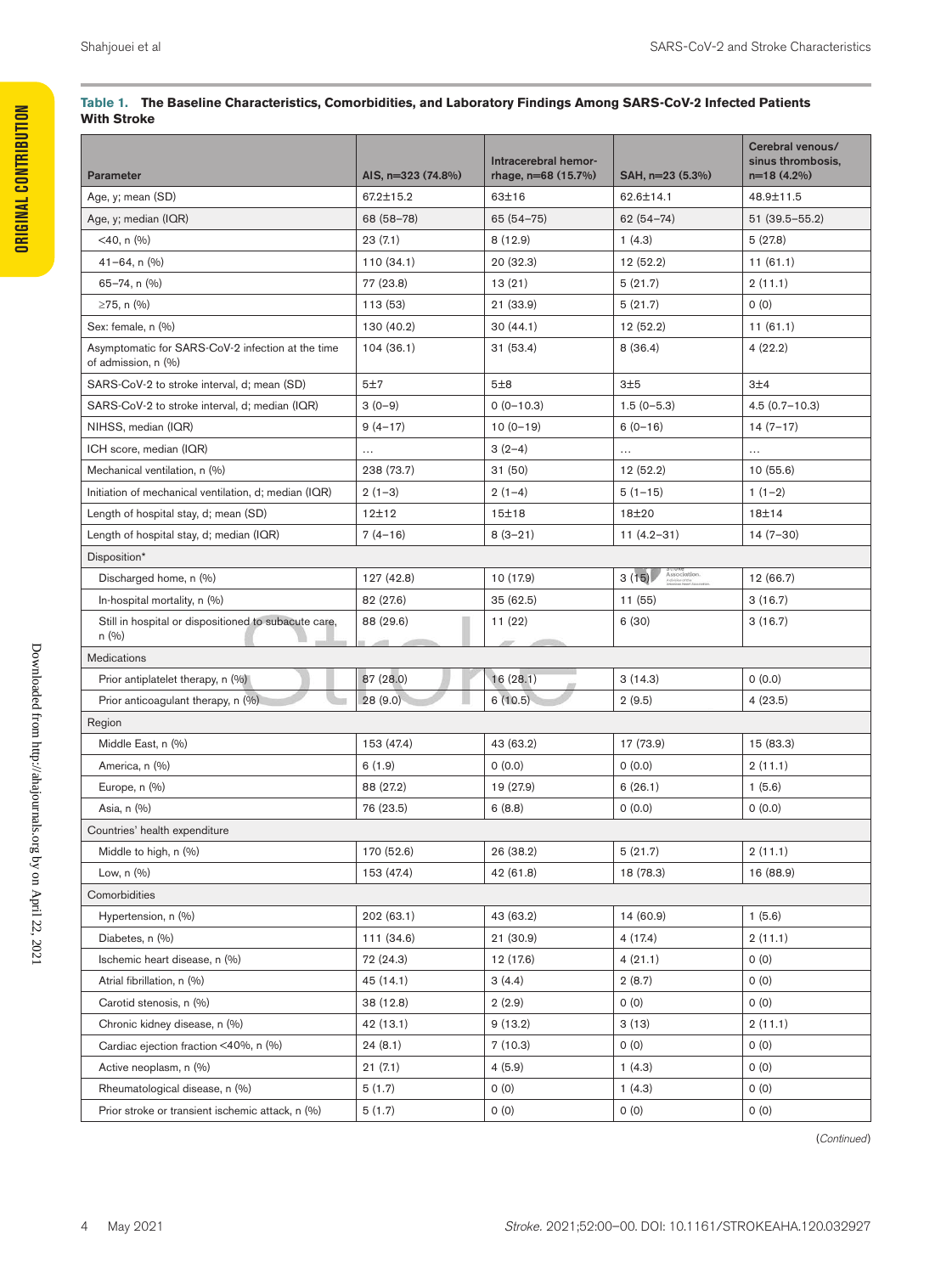**Original Contribution**

*ORIGINAL CONTRIBUTION* 

#### **Table 1. Continued**

| <b>Parameter</b>                             | AIS, n=323 (74.8%)  | Intracerebral hemor-<br>rhage, n=68 (15.7%) | SAH, n=23 (5.3%)                  | Cerebral venous/<br>sinus thrombosis.<br>$n=18(4.2\%)$ |
|----------------------------------------------|---------------------|---------------------------------------------|-----------------------------------|--------------------------------------------------------|
| Smoking, n (%)                               | 53 (16.6)           | 11(16.2)                                    | 3(13)                             | 0(0)                                                   |
| Laboratory findings                          |                     |                                             |                                   |                                                        |
| White blood cell count, ×109/L; mean (SD)    | $9.8 + 4.8$         | 11.4±10.0                                   | 13.5±12.9                         | $11.1 \pm 6.0$                                         |
| White blood cell count, ×109/L; median (IQR) | $9(6.8 - 11.2)$     | $9.5(7.7 - 12.1)$                           | $10(8.8-12.2)$                    | $11.1(6.7-14.8)$                                       |
| $<$ 4 $\times$ 109/L, n (%)                  | 7(2.3)              | 3(5.7)                                      | 0(0)                              | 2(22.2)                                                |
| $4-10 \times 109/L$ , n $(\% )$              | 184 (61.1)          | 29 (54.7)                                   | 10(50)                            | 4(44.4)                                                |
| 10-20 ×109/L, n (%)                          | 96 (31.9)           | 18 (34)                                     | 9(45)                             | 3(33.3)                                                |
| $≥$ 20 ×109/L, n (%)                         | 14(4.7)             | 5(10)                                       | 1(5)                              | 0(0)                                                   |
| Neutrophil count, ×109/L; mean (SD)          | $7.7 + 4.5$         | $9.3 + 8.5$                                 | $9.6 \pm 6.1$                     | $9.2 + 5.1$                                            |
| Neutrophil count, ×109/L; median (IQR)       | $6.8(4.8-9.2)$      | $7.2(5.2 - 10.6)$                           | $7.3(5.4-11)$                     | $9.4(4.7 - 14.2)$                                      |
| $<$ 4 $\times$ 109/L, n (%)                  | 43 (15.2)           | 5(10)                                       | 1(5)                              | 1(12.5)                                                |
| $4-10 \times 109/L$ , n (%)                  | 182 (64.3)          | 33 (66)                                     | 12 (60)                           | 6(75)                                                  |
| 10-20 ×109/L, n (%)                          | 49 (17.3)           | 10(20)                                      | 6(30)                             | 1(12.5)                                                |
| ≥20 ×109/L, n $(\%)$                         | 9(3.2)              | 2(4)                                        | 1(5)                              | 0(0)                                                   |
| Lymphocyte count, ×109/L; mean (SD)          | $1.5 + 1.5$         | $2.0 + 3.6$                                 | $2.8 \pm 6.3$                     | $2.0 + 1.3$                                            |
| Lymphocyte, $\times$ 109/L; median (IQR)     | $1.3(0.9-1.9)$      | $1.3(0.9-2.0)$                              | $1.3(0.9-1.9)$                    | $1.9(1.2 - 2.3)$                                       |
| $<$ 1 $\times$ 109/L, n (%)                  | 93 (32.5)           | 21(39.6)                                    | 6(28.6)                           | 1(12.5)                                                |
| $1 - 2 \times 109/L$ , n $(\% )$             | 130 (45.5)          | 19 (35.8)                                   | 10 (47.6)                         | 4 (50)                                                 |
| $2 - 3 \times 109/L$ , n (%)                 | 41 (14.3)           | 9(35.8)                                     | $3(14.3)$ American<br>Association | 2(25)                                                  |
| 3-4 ×109/L, n (%)                            | 11(3.8)             | 1(1.9)                                      | 0(0)                              | 1(12.5)                                                |
| ≥4 ×109/L, n $(%)$                           | 11(3.8)             | 3(5.7)                                      | 2(9.5)                            | 0(0)                                                   |
| Platelet count, ×109/L; mean (SD)            | 314.5±440.7         | 197.1±89.1                                  | 191.45±60.9                       | 254.2±170.1                                            |
| Platelet count, ×109/L; median (IQR)         | 229 (161-333.7)     | 178.5 (142.5-254)                           | 183 (141-246)                     | 237 (139-337)                                          |
| $<$ 350 $\times$ 109/L, n (%)                | 228(78.1)           | 50(94.3)                                    | 20 (100)                          | 8 (88.9)                                               |
| 350-500 ×109/L, n (%)                        | 64(21.9)            | 3(5.7)                                      | 0(0)                              | 1(11.1)                                                |
| ALT, U/L; mean (SD)                          | 63.3±86.3           | 50.4±66.0                                   | 67.2±78.1                         | 120.9±231.6                                            |
| ALT, U/L; median (IQR)                       | $29.8(10.1 - 90.2)$ | $22.9(8.0 - 67.7)$                          | $53(11.6 - 75.2)$                 | 39 (29 – 107)                                          |
| AST, U/L; mean (SD)                          | 32.1±26.8           | 35.7±24.5                                   | 43.4±27.9                         | 121.5±265.1                                            |
| AST, U/L; median (IQR)                       | $23.9(14 - 40.5)$   | $28.9(20-43)$                               | $35(21 - 69.8)$                   | 44 (30.5-63)                                           |
| BUN, mg/dL; mean (SD)                        | 53.1±104.2          | 99.9±290.8                                  | 83.1±160.6                        | 31.9±16.3                                              |
| BUN, mg/dL; median (IQR)                     | $32(21-50)$         | $33.5(21.5-51)$                             | $36(26-60)$                       | $30(23-37)$                                            |
| Creatinine, mg/dL; mean (SD)                 | $1.5 + 1.7$         | $2.2 + 2.6$                                 | 2.57±3.12                         | 1.46±1.21                                              |
| Creatinine, mg/dL; median (IQR)              | $1.1(1.1-1.5)$      | $1.1(0.9-1.8)$                              | $1(0.9-2.8)$                      | $1.1(0.9-1.6)$                                         |
| CRP, mg/L; mean (SD)                         | 61±131              | 79±192                                      | 85±155                            | 54±37                                                  |
| CRP, mg/L; median (IQR)                      | 36 (24-57)          | $37(24-54)$                                 | $41(29.5-62.5)$                   | 30 (23.5-37)                                           |
| LDH, U/L; mean (SD)                          | 604.8±1536.7        | 450.8±443.3                                 | 443.0±268.5                       | 766±812.1                                              |
| LDH, U/L; median (IQR)                       | 377 (245–524)       | 366.5 (254.5-571)                           | 252 (230-664)                     | 453 (250-1115)                                         |
| Fibrinogen, mg/dL; mean (SD)                 | 463.6±989.6         | 706.1±418.1                                 |                                   |                                                        |
| Fibrinogen, mg/dL; median (IQR)              | 223 (3.9-490.5)     | 693 (303-1246)                              | $\cdots$                          | .                                                      |
| D-dimer, ng/mL; mean (SD)                    | 2654.8±6429.4       | 8668.4±16318.1                              | $\cdots$                          | 1080.8±1376.5                                          |
| D-dimer, ng/mL; median (IQR)                 | 1027 (551-2200)     | 2303 (584.5-6875)                           | $\cdots$                          | $\cdots$                                               |

AIS indicates acute ischemic stroke; ALT, alanine transaminase; AST, aspartate transaminase; BUN, blood urea nitrogen; CRP, C-reactive protein; ICH, intracranial hemorrhage; IQR, interquartile range; LDH, lactate dehydrogenase; NIHSS, National Institutes of Health Stroke Scale; SAH, subarachnoid hemorrhage; and SARS-CoV-2, severe acute respiratory syndrome coronavirus-2.

\*Data on patients' disposition were sparse.

eligible included in this study. One center in the Middle East could not provide data by the deadline. The rest of the centers did not have stroke patients who met our inclusion criteria (Document I in the Data Supplement). We received data on 432 patients—America: 114 (26.4%), Europe: 82 (19.0%), Middle East: 228 (52.8%),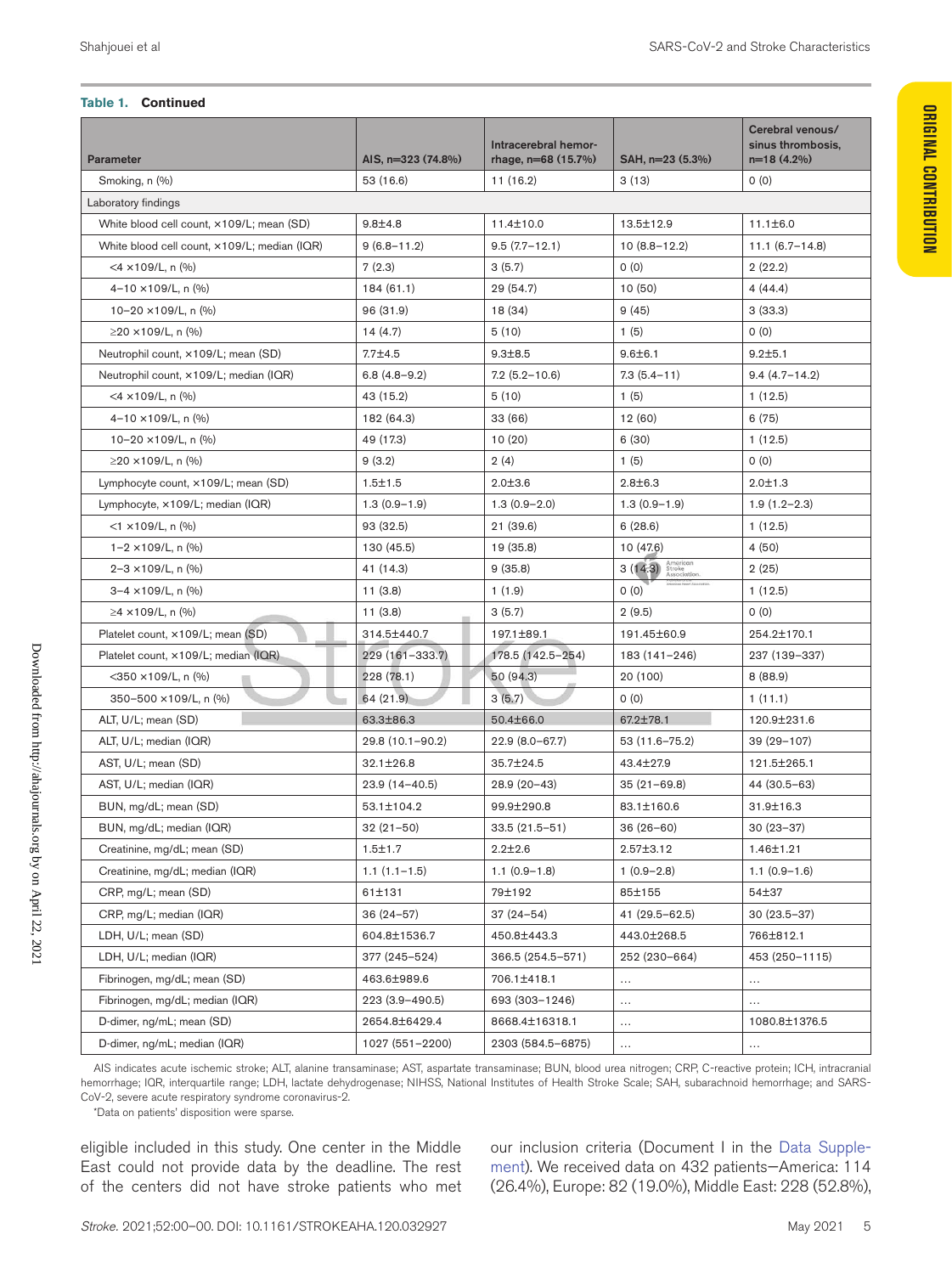and Asia: 8 (1.9%). Among them, 203 (47.0%) patients were from countries with middle-to-high health expenditure. The mean age for the entire cohort was 65.7±15.7 years. Of 432 patients, the majority were men—249 (57.6%), *P*<0.001. A total of 144 (37.8%) of 380 patients with a known interval of stroke and infection presented to the hospital with chief complaints of stroke-related symptoms, with asymptomatic or SARS-CoV-2 infection. Among the 430 patients with complete comorbidity profiles, 105 (24.4%) patients had no identifiable vascular risk factors at the time of stroke incidence. Demographic characteristics under each stroke subtype are presented in Table 1.

Overall, 323 (74.8%) patients had AIS, 91 (21.1%) ICH, and 18 (4.2%) CVST. Among the patients with ICH (Table 2), 3 (3.3%) had simultaneous SAH and IPH without any evidence of aneurysm, and 4 (4.4%) were presented with simultaneous intraventricular hemorrhage and IPH. Isolated SAH occurred in 23 (25.3%) and isolated IPH in 61 (67%) of the patients with hemorrhagic stroke. Among 23 patients with isolated SAH, 16 (69.5%) had no evidence of aneurysm. Among the 18 patients with CVST, 5 (27.8%) had multiple cerebral sinuses and veins involvements.

The distribution of AIS subtypes according to the TOAST classification was the following: large artery atherosclerosis (33%), cardioembolism (27%), small vessel occlusion (SVO; 10%), other determined etiology (8%), and undetermined etiology (22%; Table 3). The subgroups of the patients according to the TOAST classification were different in terms of age, sex, the prevalence of LVO, imaging patterns, and need for mechanical ventilation. We observed a lower median of D-dimer among patients with large artery atherosclerosis compared with those with cardioembolic strokes (486.5 [371.5–1422.5] versus 1100.0 [955.0–2355.0] ng/mL; *P*=0.04). There were no significant differences in terms of lactate dehydrogenase or fibrinogen among the TOAST subgroups.

Of 283 AIS patients with confirmed data on the site of vascular occlusion, 126 (44.5%) had LVO (Table 4). In comparison with those without LVO, patients with LVO had higher prevalence of large artery atherosclerosis based on TOAST criteria (58.2% versus 9.6%), higher embolic/large vessel atherothromboembolism (88.4% versus 73.3%), and lower lacunar pattern (1.8% versus 17%) on imaging. Patients with LVO also had higher rates of IVT (22.2% versus 8.9%) and mechanical thrombectomy (19% versus 0%).



| Table 2. Localization and Presenting Symptoms Regarding the SARS-CoV-2 Infected Patients With |
|-----------------------------------------------------------------------------------------------|
| <b>ICH and Cerebral Sinus and Venous Thrombosis</b>                                           |

| Localization                           | n(96)     | <b>Symptoms</b>                              | n(9/0)    |
|----------------------------------------|-----------|----------------------------------------------|-----------|
| <b>ICH</b>                             |           |                                              |           |
| SAH                                    | 23(25.3)  | Intracranial (minus subarachnoid) hemorrhage | 68 (15.7) |
| Middle cerebral artery aneurysm        | 2(8.6)    | Altered level of consciousness               | 27 (39.7) |
| Posterior cerebral artery aneurysm     | 1(4.3)    | Limb paresis                                 | 25 (36.7) |
| Anterior communicating artery aneurysm | 2(8.6)    | Aphasia                                      | 3(4.4)    |
| Basilar top aneurysm                   | 2(8.6)    | Facial paresis                               | 2(2.9)    |
| No aneurysm detected                   | 16 (69.5) | Sensory loss                                 | 3(2.9)    |
| Subarachnoid and IPHs                  | 3(3.3)    | Dysarthria                                   | 4(2.9)    |
| Intraventricular and IPHs              | 4(4.4)    | Ataxia                                       | 5(2.9)    |
| <b>IPH</b>                             | 61 (67)   | Visual field defect                          | 1(1.5)    |
| Cerebellar hemorrhage                  | 3(7.0)    | SAH                                          | 23 (25.3) |
| Brain stem hemorrhage                  | 4(9.3)    | Thunderclap headache                         | 16 (69.5) |
| Basal ganglia hemorrhage               | 19(43.1)  | Decreased level of consciousness             | 5(21.7)   |
| Thalamic hemorrhage                    | 7(16.3)   | Cerebral herniation                          | 1(4.3)    |
| Lobar hemorrhage                       | 20 (46.5) | Seizure                                      | 1(4.3)    |
| Missing                                | 17 (28.3) | Missing                                      | 21(30.9)  |
| Cerebral venous and sinus thrombosis   |           |                                              |           |
| Superior sagittal sinus                | 6(33.3)   | Headache                                     | 9(50)     |
| Sigmoid sinus                          | 6(33.3)   | Seizure                                      | 7(38.9)   |
| Transverse sinus                       | 5(27.8)   | Altered level of consciousness               | 5(27.8)   |
| Lateral sinus                          | 3(16.7)   | Increased intracerebral pressure             | 2(11.1)   |
| Straight sinus                         | 1(5.6)    | Concomitant ICH                              | 2(11.1)   |
| Cortical veins                         | 1(5.6)    |                                              |           |
| Multiple sinus or venous involvement   | 5(27.8)   |                                              |           |

ICH indicates intracranial hemorrhage; IPH, intraparenchymal hemorrhage; SAH, subarachnoid hemorrhage; and SARS-CoV-2, severe acute respiratory syndrome coronavirus-2.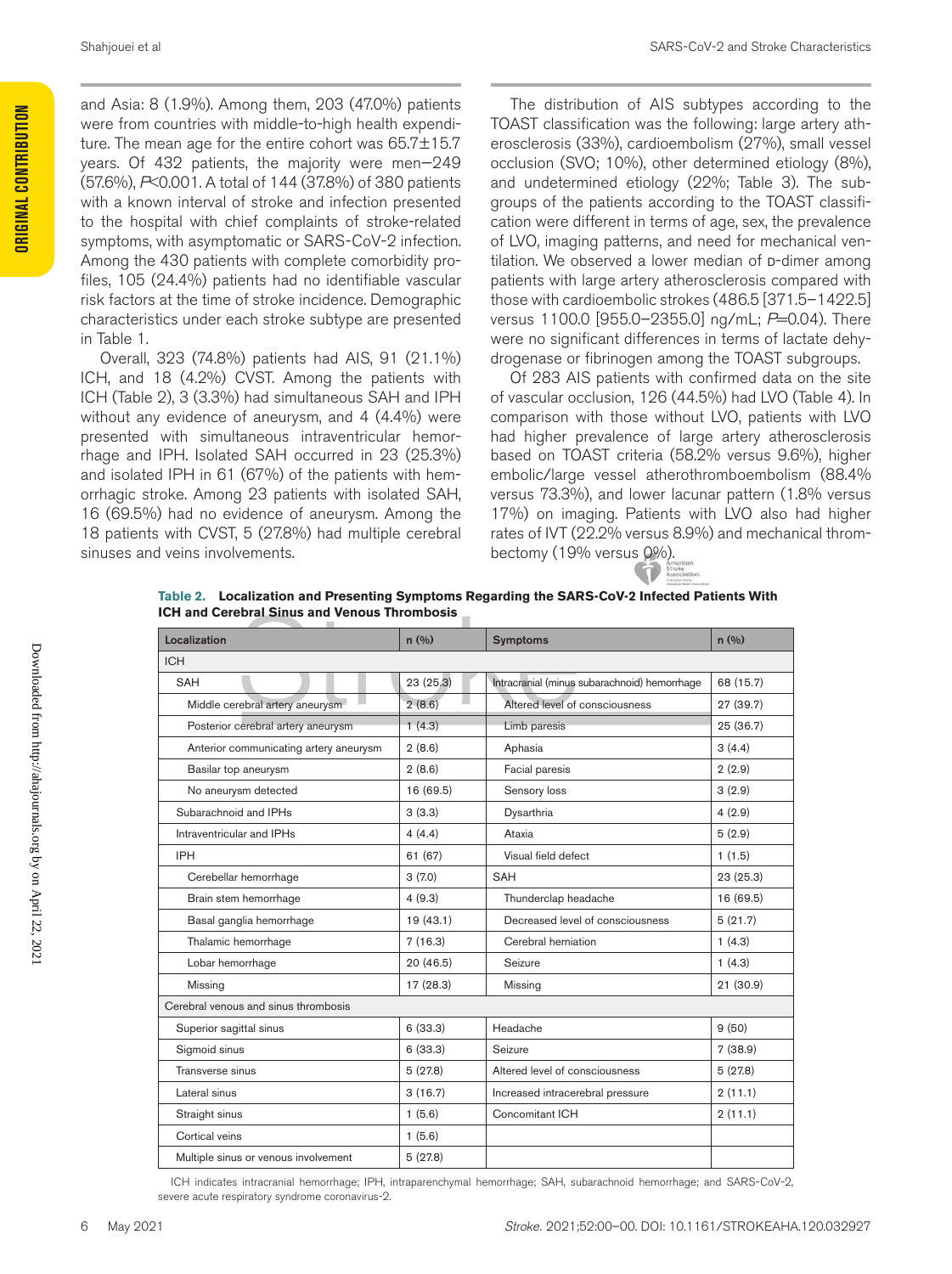**Original Contribution**

**ORIGINAL CONTRIBUTION** 

| <b>Parameters</b>                              | n(9/0)     | <b>Parameters</b>                    |                  | n(96)      |
|------------------------------------------------|------------|--------------------------------------|------------------|------------|
| Imaging pattern of ischemia                    |            | Vascular territory based on imaging* |                  |            |
| Embolic/large vessel atherothromboembolism     | 206 (80.5) | Anterior cerebral artery             | Unilateral       | 7(2.2)     |
| Lacunar                                        | 26 (10.2)  |                                      | Bilateral        | 1(0.3)     |
| Borderzone                                     | 23(9.0)    | Middle cerebral artery               | Unilateral       | 181 (56)   |
| Vasculitis                                     | 1(0.4)     |                                      | Bilateral        | 5(1.5)     |
|                                                |            | Posterior cerebral artery            | Unilateral       | 33 (10.2)  |
| <b>TOAST</b> criteria                          |            |                                      | Bilateral        | 4(1.2)     |
| LAA                                            | 56 (32.9)  | Posterior inferior cerebellar artery |                  | 9(2.8)     |
| Cardioembolism                                 | 46 (27.1)  | Missing                              |                  | 64 (19.8)  |
| Small artery occlusion                         | 17 (10.0)  | Symptoms at onset*                   |                  |            |
| Other determined etiology                      | 13(7.6)    | Hemineglect                          |                  | 1(0.4)     |
| Undetermined etiology                          | 38 (22.4)  | Limb paresis                         | Unilateral       | 168 (72.4) |
|                                                |            |                                      | Bilateral        | 2(0.9)     |
| <b>NIHSS</b>                                   |            | Sensory loss                         | Unilateral       | 26(11.2)   |
| No stroke symptoms (NIHSS score, 0)            | 20(7.5)    |                                      | Bilateral        | 1(0.4)     |
| Minor stroke (NIHSS score, 1-4)                | 49 (18.4)  | Visual field loss                    | Unilateral       | 14(6.0)    |
| Moderate stroke (NIHSS score, 5-15)            | 117(43.8)  |                                      | <b>Bilateral</b> | 2(0.9)     |
| Moderate-to-severe stroke (NIHSS score, 16-20) | 35(13.1)   | Gaze preference                      |                  | 13(5.6)    |
| Severe stroke (NIHSS score, 21-42)             | 46 (17.2)  | Facial paresis                       |                  | 46 (19.8)  |
|                                                |            | Aphasia                              | American         | 56 (24.1)  |
| <b>LVO</b>                                     | 126 (44.5) | Dysarthria                           |                  | 41 (17.7)  |
|                                                |            | Altered level of consciousness       |                  | 57 (24.6)  |
| Mechanical thrombectomy                        | 24(7.4)    | Ataxia                               |                  | 21(9.1)    |
|                                                |            | Seizure                              |                  | 7(3.0)     |
| <b>IVT</b>                                     | 44 (13.6)  | Missing                              |                  | 91 (28.2)  |

| Table 3. Neurological Findings Among Patients With Acute Ischemic Stroke |  |
|--------------------------------------------------------------------------|--|
|                                                                          |  |
|                                                                          |  |

IVT indicates intravenous thrombolysis; LAA, large artery atherosclerosis; LVO, large vessel occlusion; NIHSS, National Institutes of Health Stroke Scale; and TOAST, Trial of ORG 10172 in Acute Stroke Treatment.

\*Due to multiple infarcts in some patients, the summation may exceed 100%.

The median of NIHSS among AIS patients was 9 (4–17; Table 1). The risk of LVO increased from 8.3% among patients with no stroke symptoms (NIHSS score, 0) to 75.6% among patients with severe stroke (NIHSS score, >21; Table 4). IVT (31.4%) and mechanical thrombectomy (25.4%) were more prevalent among patients with moderate-to-severe stroke (NIHSS score, 16–20). The need for mechanical ventilation increased from 10% among patients with no stroke symptoms to 63% among patients with severe stroke.

We observed similar rates of LVOs and IVT in various geographic regions (Tables II and III in the Data Supplement). However, the rate of mechanical thrombectomy was significantly lower in the Middle Eastern countries and countries with lower health expenditure—2.6% in the Middle East versus 21.1% in Europe (*P*<0.001) and 2% in countries with lower health expenditure versus 12.4% in countries with higher health expenditure (*P*<0.001). We also detected a higher NIHSS in countries with lower health expenditure (11.0 [5.0–17.0] versus 8.0 [3.0–17.0]; *P*=0.02).

Similarly, when comparing different regions, patients in America and Europe had a lower NIHSS than those in the Middle East (7.0 [0.0–16.0] in America and 8.0 [4.0–18.0] in Europe versus 12.0 [6.0–17.0] in the Middle East;  $P=0.06$ ).

AIS patients were grouped based on sex and age (Tables IV through VI in the Data Supplement). Of 323 patients with AIS, 59.8% were men, and 36.2% were <55 years of age. Women had a lower rate of smoking and chronic kidney disease and higher NIHSS. Patients above 55 years had a higher proportion of hypertension, atrial fibrillation, ischemic heart disease, and carotid stenosis. Patients >65 years of age also had a higher rate of cardiac ejection fraction of <40%. Patients who were asymptomatic for SARS-CoV-2 infection at the stroke onset had a higher inhospital mortality and a higher median of D-dimer (Table VII in the Data Supplement). The subgroups of AIS patients based on neuroimaging findings were different in terms of the proportion of LVO, TOAST criteria, and NIHSS categories (Table VIII in the Data Supplement).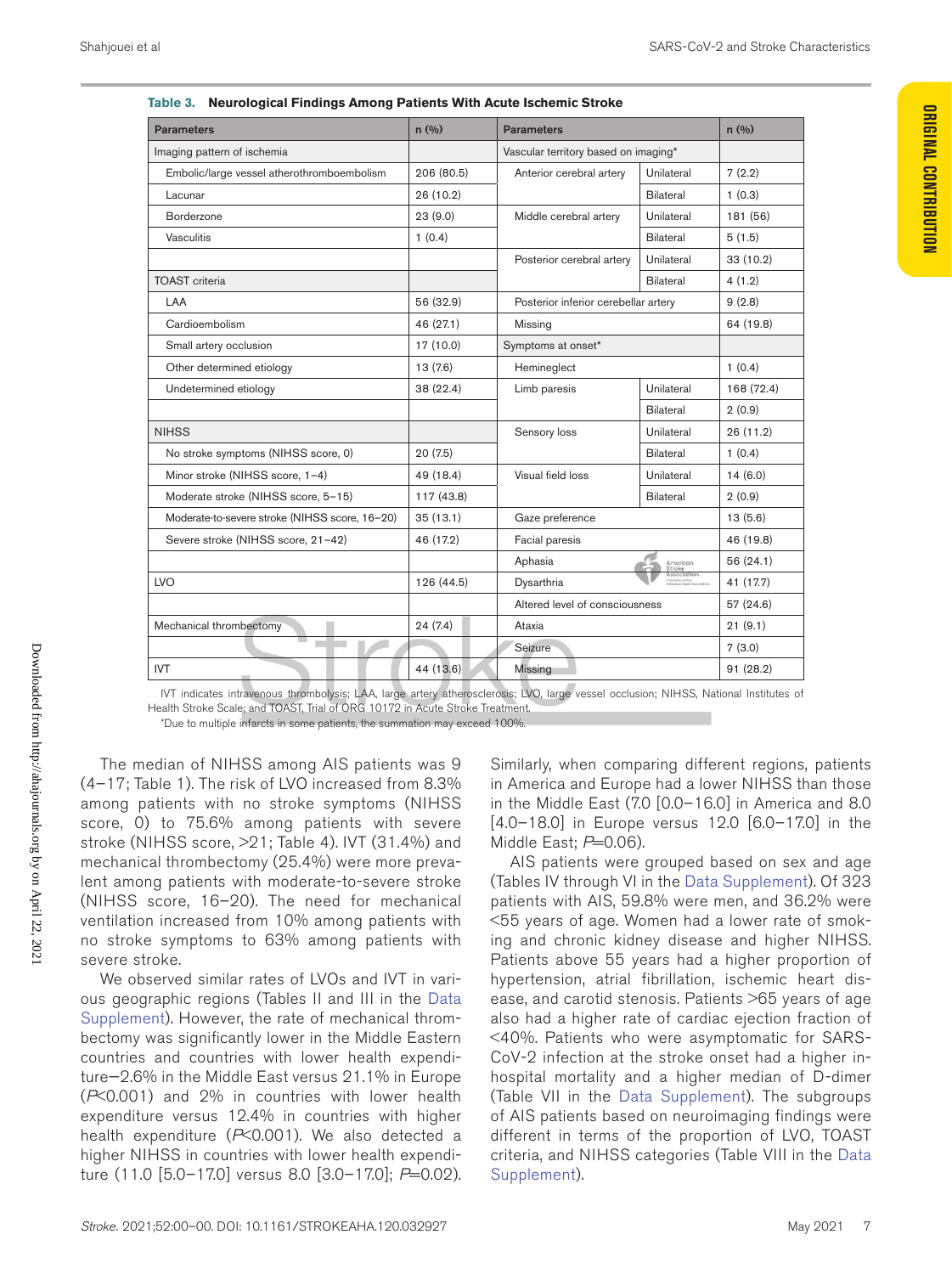#### **Table 4.** Baseline Characteristics and Neuroimaging Findings Under Each Outcome Measures

|                                                                | <b>TOAST</b> criteria       |                                            |                                                  |                                         |                                   |          |
|----------------------------------------------------------------|-----------------------------|--------------------------------------------|--------------------------------------------------|-----------------------------------------|-----------------------------------|----------|
| Parameters                                                     | A: LAA, n<br>$=56(32.9%)$   | B: cardioem-<br>bolism, n=46<br>$(27.1\%)$ | C: small artery<br>occlusion, n=17<br>$(10.0\%)$ | D: other<br>determined,<br>$n=13(7.6%)$ | E: undetermined,<br>$n=38(22.4%)$ | P value  |
| Age, y; mean (SD)                                              | 63±15                       | 72±14 D                                    | 67±18                                            | 57±16                                   | 65±18                             | 0.01     |
| Sex: female, n (%)                                             | 19 (33.9)                   | 21(45.7)                                   | 3(17.6)                                          | $9(69.2)$ C                             | 15 (39.5)                         | 0.05     |
| LVO, n (%)                                                     | 46 (85.2) B, D, E 24 (53.3) |                                            | 0(0.0)                                           | 2(18.2)                                 | 7(20.0)                           | < 0.001  |
| IVT, n (%)                                                     | 14(25.0)                    | 8 (17.4)                                   | 0(0.0)                                           | 2(15.4)                                 | 4(10.5)                           | 0.12     |
|                                                                |                             |                                            |                                                  |                                         |                                   |          |
| Mechanical thrombectomy; n (%)                                 | 10 (17.9)                   | 10(21.7)                                   | 0(0.0)                                           | 1(7.7)                                  | 2(5.3)                            | 0.07     |
| NIHSS, median (IQR)                                            | $9.0(5.0 - 17.0)$           | $13.0 (8.0 - 20.0)$                        | $4.0(2.0 - 8.0)$                                 | $14.0(6.0-18.0)$                        | $7.0$ $(3.0 - 17.0)$              | 0.10     |
| <b>TOAST</b> criteria                                          |                             |                                            |                                                  |                                         |                                   | $\cdots$ |
| Large artery atherosclerosis, n (%)                            | $\cdots$                    | $\cdots$                                   | $\cdots$                                         | $\cdots$                                | $\cdots$                          |          |
| Cardioembolism, n (%)                                          | $\cdots$                    | $\cdots$                                   | $\cdots$                                         | $\dots$ .                               | $\cdots$                          |          |
| SVO, n (%)                                                     | $\cdots$                    | $\cdots$                                   | $\cdots$                                         | $\ldots$                                | $\cdots$                          |          |
| Stroke of other determined etiology, n (%)                     |                             | $\cdots$                                   | $\cdots$                                         | $\ldots$ .                              | $\cdots$                          |          |
| Stroke of undetermined etiology, n (%)                         | $\dots$                     | $\cdots$                                   | $\cdots$                                         | $\ldots$                                | $\cdots$                          |          |
| Imaging patterns                                               |                             |                                            |                                                  |                                         |                                   | < 0.001  |
| Embolic/large vessel atherothromboem-<br>bolism, N (%)         | 54 (96.4) C, D              | 43 (93.5) C                                | 4(23.5)                                          | 9(69.2)                                 | 34 (89.5) C                       |          |
| Lacune, n (%)                                                  | 0(0.0)                      | 1(2.2)                                     | 13 (76.5) B, D, E                                | 1(7.7)                                  | 4(10.5)                           |          |
| Borderzone, n (%)                                              | 2(3.6)                      | 1(2.2)                                     | 0(0.0)                                           | $3(23.1)$ A, $Boclation$                | 0(0.0)                            |          |
| Vasculitis pattern, n (%)                                      | 0(0.0)                      | 1(2.2)                                     | 0(0.0)                                           | 0 (0.0)                                 | 0(0.0)                            |          |
| Interval between infection onset to stroke,<br>d; median (IQR) | $4.0(1.0 - 10.0)$           | $2.0(0.0-11.0)$                            | $2.0(0.0 - 6.0)$                                 | $10.0(4.0-17.0)$                        | $4.0(0.0-12.0)$                   | 0.12     |
| Mechanical ventilation, n (%)                                  | 22 (29.3)                   | 10(21.7)                                   | 4(23.5)                                          | 9(69.2)                                 | 11 (28.9)                         | 0.02     |
| Disposition*                                                   |                             |                                            |                                                  |                                         |                                   | 0.12     |
| Discharged home, n (%)                                         | 24 (42.9)                   | 16 (34.8)                                  | 11(64.7)                                         | 8(61.5)                                 | 9(24.3)                           |          |
| In-hospital mortality, n (%)                                   | 14(25.0)                    | 13(28.3)                                   | 3(17.6)                                          | $\vert 2(15.4) \vert$                   | 9(24.3)                           |          |
|                                                                |                             |                                            |                                                  |                                         |                                   |          |
| Still in hospital/subacute care, n (%)                         | 18(32.1)                    | 17 (37.0)                                  | 3(17.6)                                          | 3(23.1)                                 | 19 (54.1)                         |          |
| Length of hospital stay, d; median (IQR)                       | $6.0(4.0-15.0)$             | $7.0$ (5.0 $-14.0$ )                       | $7.0(5.0-16.0)$                                  | 20.0 (4.0-35.0)                         | $8.0(6.0-26.0)$                   | 0.17     |
| Comorbidities                                                  |                             |                                            |                                                  |                                         |                                   |          |
| Hypertension, n (%)                                            | 30(53.6)                    | 35 (76.1) D                                | 10(58.8)                                         | 4(30.8)                                 | 25 (65.8)                         | 0.03     |
| Diabetes, n (%)                                                | 20 (35.7)                   | 15 (32.6)                                  | 6(35.3)                                          | 1(7.7)                                  | 12 (31.6)                         | 0.41     |
| Ischemic heart disease, n (%)                                  | 11 (19.6)                   | 21 (45.7) A, E                             | 3(17.6)                                          | 1(7.7)                                  | 2(5.3)                            | < 0.001  |
| Atrial fibrillation, n (%)                                     | 2(3.6)                      | 23 (50.0) A, E                             | 4(23.5)                                          | 1(7.7)                                  | 1(2.6)                            | < 0.001  |
| Carotid stenosis, n (%)                                        | 16 (28.6) E                 | 6(13.0)                                    | 1(5.9)                                           | 0(0.0)                                  | 2(5.3)                            | 0.01     |
| Chronic kidney disease, n (%)                                  | 8(14.3)                     | 3(6.5)                                     | 6 (35.3) B                                       | 1(7.7)                                  | 3(7.9)                            | 0.03     |
| Cardiac ejection fraction <40%, n (%)                          | 5(8.9)                      | 8 (17.4)                                   | 1(5.9)                                           | 1(7.7)                                  | 5(13.2)                           | 0.61     |
| Active neoplasm, n (%)                                         | 2(3.6)                      | 9 (19.6) A                                 | 1(5.9)                                           | 0(0.0)                                  | 0(0.0)                            | < 0.001  |
|                                                                |                             |                                            |                                                  |                                         |                                   | 0.32     |
| Rheumatological disease, n (%)                                 | 0(0.0)                      | 3(6.5)                                     | 1(5.9)                                           | 0(0.0)                                  | 0(0.0)                            |          |
| Prior stroke or transient ischemic attack,<br>n (%)            | 0 (0.0)                     | 0(0.0)                                     | 0(0.0)                                           | 0(0.0)                                  | 1(2.6)                            | 0.48     |
| Smoking, n (%)                                                 | 11 (19.6)                   | 5(10.9)                                    | 2(11.8)                                          | 0 (0.0)                                 | 4(10.5)                           | 0.34     |
| Laboratory findings                                            |                             |                                            |                                                  |                                         |                                   |          |
|                                                                |                             |                                            |                                                  |                                         |                                   |          |
| White blood cell count ×109/L, mean<br>(SD)                    | $10.2 \pm 5.5$              | $10.3 + 4.5$                               | $9.9 + 2.5$                                      | 11.6±8.1                                | $8.5 + 3.9$                       | 0.29     |
| Neutrophil count ×109/L, mean (SD)                             | $8.4 + 4.8$                 | $7.9 + 4.5$                                | $8.0 + 2.7$                                      | $9.7 + 7.7$                             | $6.5 \pm 3.7$                     | 0.24     |
| Lymphocyte count ×109/L, mean (SD)                             | $1.5 + 2.3$                 | $2.1 \pm 1.3$                              | $2.0 + 2.1$                                      | 1.5 ± 0.7                               | $2.1 \pm 1.9$                     | 0.35     |
|                                                                |                             |                                            |                                                  |                                         |                                   |          |
| Platelet count ×109/L, mean (SD)                               | 258.0±134.4                 | 503.5±992.7                                | 220.7±151.3                                      | 343.9±166.9                             | 416.6±431.2                       | 0.20     |

(*Continued* )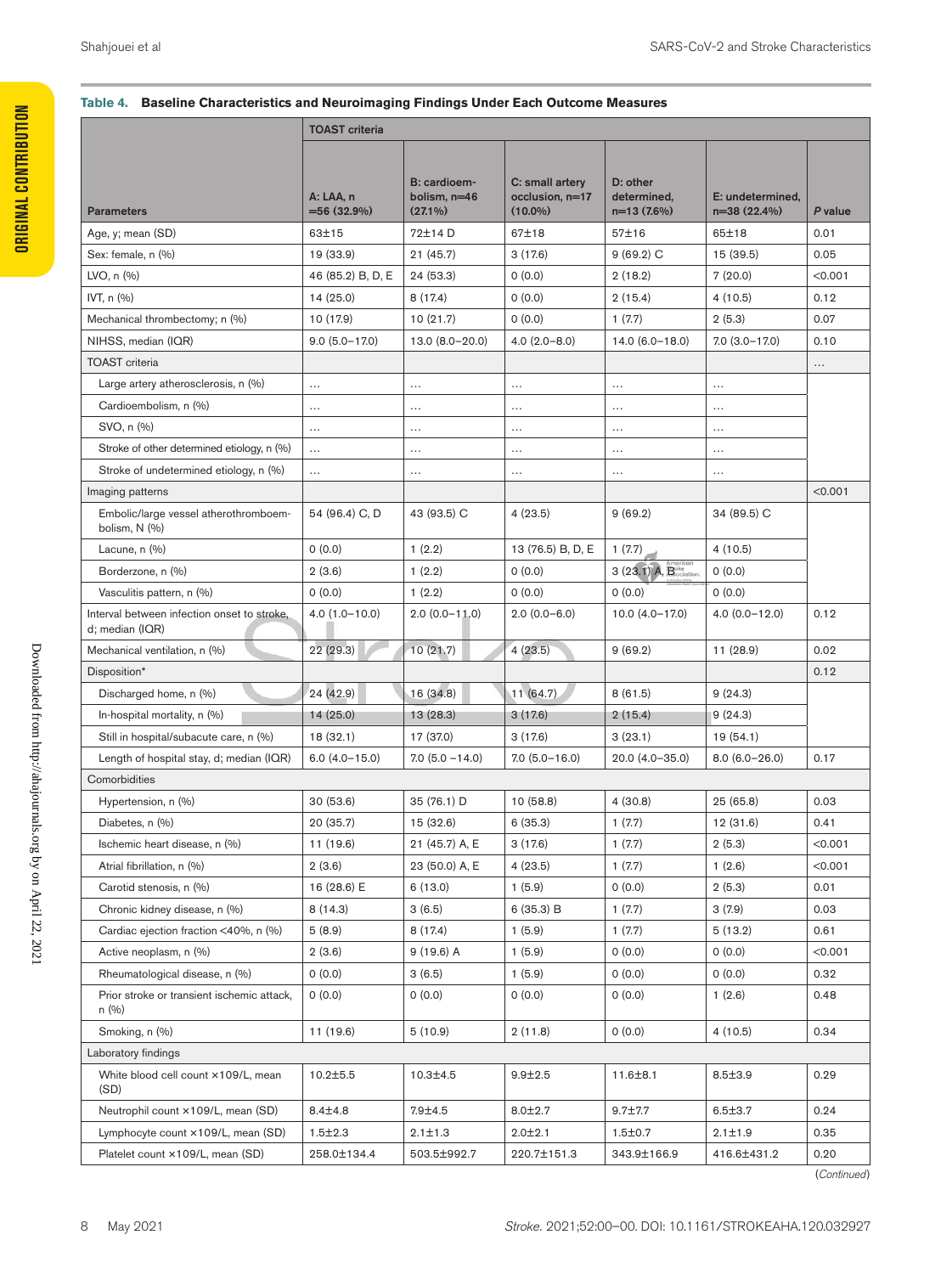#### **Table 4. Continued**

| <b>LVO</b>                           |                        |                |                 | <b>NIHSS</b>                                                  |                                                                          |                                                                   |                                                                                     |                                                                    |             |
|--------------------------------------|------------------------|----------------|-----------------|---------------------------------------------------------------|--------------------------------------------------------------------------|-------------------------------------------------------------------|-------------------------------------------------------------------------------------|--------------------------------------------------------------------|-------------|
| A: LVO, n<br>$=126(44.5%)$           | B: other<br>$(55.5\%)$ | strokes, n=157 | P value         | A: no stroke<br>symptoms<br>(NIHSS score,<br>0), $n=20(7.5%)$ | <b>B: minor stroke</b><br>(NIHSS score,<br>$1-4$ ), $n=49$<br>$(18.4\%)$ | C: moderate<br>stroke (NIHSS<br>score, 5-15), n<br>$=117(43.8\%)$ | D: moderate-to-<br>severe stroke<br>(NIHSS score,<br>$16 - 20$ , n=35<br>$(13.1\%)$ | E: severe stroke<br>(NIHSS score,<br>$21-42$ ), n=46<br>$(17.2\%)$ | P value     |
| 65.7±14.4                            | 68±16.1                |                | 0.22            | 67±13                                                         | 65±17                                                                    | 66±15                                                             | 66±16                                                                               | 69±15                                                              | 0.77        |
| 46 (36.5)                            | 71 (45.2)              |                | 0.14            | 6(30.0)                                                       | 20(40.8)                                                                 | 44 (37.6)                                                         | 16(45.7)                                                                            | 22 (47.8)                                                          | 0.60        |
| $\cdots$                             | $\ldots$ .             |                | $\sim$ - $\sim$ | 1(8.3)                                                        | 8 (17.0)                                                                 | 49 (44.5) B                                                       | 23 (67.6) A, B                                                                      | 31 (75.6) A, B, C                                                  | < 0.001     |
| 28 (22.2) B                          | 14(8.9)                |                | 0.002           | 0(0.0)                                                        | 2(4.1)                                                                   | 25 (21.4) B                                                       | 11 (31.4) B                                                                         | 5(10.9)                                                            | < 0.001     |
| 24 (19.0)                            | 0(0.0)                 |                | < 0.001         | 0(0.0)                                                        | 1(2.0)                                                                   | 8(6.8)                                                            | 9(25.7) B, C                                                                        | 6 (13.0)                                                           | < 0.001     |
| $15.0 (8.0 - 21.0)$ 6.0 (3.0 - 12.0) |                        |                | < 0.001         | $\ddotsc$                                                     |                                                                          | $\cdots$                                                          | $\dots$                                                                             | $\cdots$                                                           | $\cdots$    |
|                                      |                        |                | < 0.001         |                                                               |                                                                          |                                                                   |                                                                                     |                                                                    | 0.03        |
| 46 (58.2) A                          | 8(9.6)                 |                |                 | 1(14.3)                                                       | 9(25.7)                                                                  | 30(43.5)                                                          | 5(19.2)                                                                             | 11 (36.7)                                                          |             |
| 24 (30.4)                            | 21 (25.3)              |                |                 | 2(28.6)                                                       | 5(14.3)                                                                  | 17 (24.6)                                                         | 13 (50.0) B                                                                         | 8(26.7)                                                            |             |
| 0(0.0)                               | 17 (20.5)              |                |                 | 1(14.3)                                                       | 9(25.7)                                                                  | 30(43.5)                                                          | 5(19.2)                                                                             | 11 (36.7)                                                          |             |
| 2(2.5)                               | 9 (10.8) B             |                |                 | 0(0.0)                                                        | 3(8.6)                                                                   | 3(4.3)                                                            | 4(15.4)                                                                             | 2(6.7)                                                             |             |
| 7(8.9)                               |                        | 28 (33.7) B    |                 | 3(42.9)                                                       | 10(28.6)                                                                 | 13(18.8)                                                          | 4 (15.4)                                                                            | 7(23.3)                                                            |             |
|                                      |                        |                | < 0.001         |                                                               |                                                                          |                                                                   |                                                                                     |                                                                    | < 0.001     |
| 99 (88.4) B                          | 99 (73.3)              |                |                 | 4(57.1)                                                       | 31 (73.8)                                                                | 85 (81.7)                                                         | 24 (75.0)                                                                           | 39 (92.9)                                                          |             |
| 2(1.8)                               |                        | 12 (17.0) B    |                 | 2(28.6)                                                       | 8(19.0)                                                                  | 10(9.6)                                                           | 1(3.1)                                                                              | 1(2.4)                                                             |             |
| 11(9.8)                              | 12(8.9)                |                |                 | 0(0.0)                                                        | 3(7.1)                                                                   | 9(8.7)                                                            | 7(21.9)<br>troke                                                                    | 2(4.8)                                                             |             |
| 0(0.0)                               | 1(0.7)                 |                |                 | 1(14.3)                                                       | 0(0.0)                                                                   | 0(0.0)                                                            | 0(0.0)                                                                              | 0(0.0)                                                             |             |
| 46 (58.2) A                          | 8 (9.6)                |                | < 0.001         | $3.0(0.0 - 12.0)$                                             | $3.0(0.0 - 10.0)$                                                        | $4.0(1.0 - 8.0)$                                                  | $3.0(0.0 - 10.0)$                                                                   | $1.0(0.0-10.0)$                                                    | 0.64        |
| 36(28.6)                             | 42 (26.8)              |                | 0.73            | 2(10.0)                                                       | 8(16.3)                                                                  | 25(21.4)                                                          | 12 (34.3)                                                                           | 29 (63.0) A, B, C                                                  | < 0.001     |
|                                      |                        |                | 0.24            |                                                               |                                                                          |                                                                   |                                                                                     |                                                                    | < 0.001     |
| 46 (37.7)                            | 66 (44.6)              |                |                 | 5(62.5)                                                       | 28 (62.2) D, E                                                           | 52 (47.3) D, E                                                    | 6 (17.6)                                                                            | 9(20.5)                                                            |             |
| 40 (32.8)                            | 35 (23.6)              |                |                 | 1(12.5)                                                       | 5(11.1)                                                                  | 18 (16.4)                                                         | 19 (55.9) B, C                                                                      | 23 (52.3) B, C                                                     |             |
| 36(29.5)                             | 47 (31.8)              |                |                 | 2(25.0)                                                       | 12 (26.7)                                                                | 40 (36.4)                                                         | 9(26.5)                                                                             | 12 (27.3)                                                          |             |
| $6.0(4.0-15.0)$                      |                        | 8.0 (5.0-17.0) | 0.10            | 2(10.0)                                                       | 8(16.3)                                                                  | 25(21.4)                                                          | 12 (34.3)                                                                           | 29 (63.0) A, B, C                                                  | $ $ <0.001  |
|                                      |                        |                |                 |                                                               |                                                                          |                                                                   |                                                                                     |                                                                    |             |
| 79 (62.7)                            |                        | 106 (68.4)     | 0.32            | 14 (73.7)                                                     | 34(69.4)                                                                 | 78 (66.7)                                                         | 23 (65.7)                                                                           | 29(60.9)                                                           | 0.86        |
| 45 (35.7)                            | 56 (35.9)              |                | 0.98            | 9(45.0)                                                       | 13(26.5)                                                                 | 41 (35.0)                                                         | 13(37.1)                                                                            | 16 (34.8)                                                          | 0.65        |
| 40 (33.6) A                          | 27 (18.2)              |                | < 0.001         | 1(10.0)                                                       | 2(4.3)                                                                   | 33 (29.7) B                                                       | 12 (36.4) B                                                                         | 11 (26.2) B                                                        | < 0.001     |
| 21 (16.7)                            | 19 (12.3)              |                | 0.29            | 4(21.1)                                                       | 4(8.2)                                                                   | 12 (10.3)                                                         | 11 (31.4) C                                                                         | 9 (17.4)                                                           | 0.02        |
| 18(15.1)                             | 17 (11.5)              |                | 0.38            | 0(0.0)                                                        | 10(21.7)                                                                 | 16 (14.4)                                                         | 3(9.1)                                                                              | 7(16.7)                                                            | 0.35        |
| 14 (11.1)                            | 27 (17.4)              |                | 0.14            | 3 (15.8)                                                      | 8(16.3)                                                                  | 16 (13.7)                                                         | 7(20.0)                                                                             | 3(6.5)                                                             | 0.48        |
| 8.0(6.7)                             | 12(8.1)                |                | 0.67            | 2(20.0)                                                       | 3(6.5)                                                                   | 9(8.1)                                                            | 2(6.1)                                                                              | 4(9.5)                                                             | 0.68        |
| 9 (7.6)                              | 8(5.4)                 |                | 0.47            | 0(0.0)                                                        | 0(0.0)                                                                   | 11 (9.9)                                                          | 3(9.1)                                                                              | 3(7.1)                                                             | 0.21        |
| 3(2.5)                               | 2(1.4)                 |                | 0.48            | 0(0.0)                                                        | 1(2.2)                                                                   | 3(2.7)                                                            | 1(3.0)                                                                              | 0(0.0)                                                             | 0.83        |
| 2(1.7)                               | 2(1.4)                 |                | 0.83            | 0(0.0)                                                        | 0(0.0)                                                                   | 1(0.9)                                                            | 0(0.0)                                                                              | 0(0.0)                                                             | 0.88        |
| 24 (19)                              | 23 (14.8)              |                | 0.35            | 2(10.5)                                                       | 8(16.3)                                                                  | 22 (18.8)                                                         | 5(14.3)                                                                             | 6 (13.0)                                                           | 0.83        |
|                                      |                        |                |                 |                                                               |                                                                          |                                                                   |                                                                                     |                                                                    |             |
| 10.0±5.1                             | $9.8 + 4.6$            |                | 0.69            | $8.6 + 3.5$                                                   | $9.6 + 5.6$                                                              | $9.8 + 4.4$                                                       | $9.2 + 4.1$                                                                         | $11.1 \pm 5.0$                                                     | 0.24        |
| 7.8±4.7                              | 7.6±4.2                |                | 0.77            | $7.0 + 3.6$                                                   | $7.2 + 5.1$                                                              | 7.9±4.4                                                           | 7.4±3.7                                                                             | $8.5 + 4.2$                                                        | 0.56        |
| $1.7 + 2.2$                          | $1.7 \pm 1.2$          |                | 0.82            | $1.4 + 1.5$                                                   | $1.7 + 1.1$                                                              | $1.6 \pm 1.2$                                                     | $2.1 \pm 2.9$                                                                       | $1.9 + 2.4$                                                        | 0.68        |
| 297.8±332.4                          |                        | 334.1±563.6    | 0.54            | 419.9±714.5                                                   | 379.0±395.7                                                              | 334.2±609.9                                                       | 281.5±129.4                                                                         | 264.8±115.7                                                        | 0.68        |
|                                      |                        |                |                 |                                                               |                                                                          |                                                                   |                                                                                     |                                                                    | (Continued) |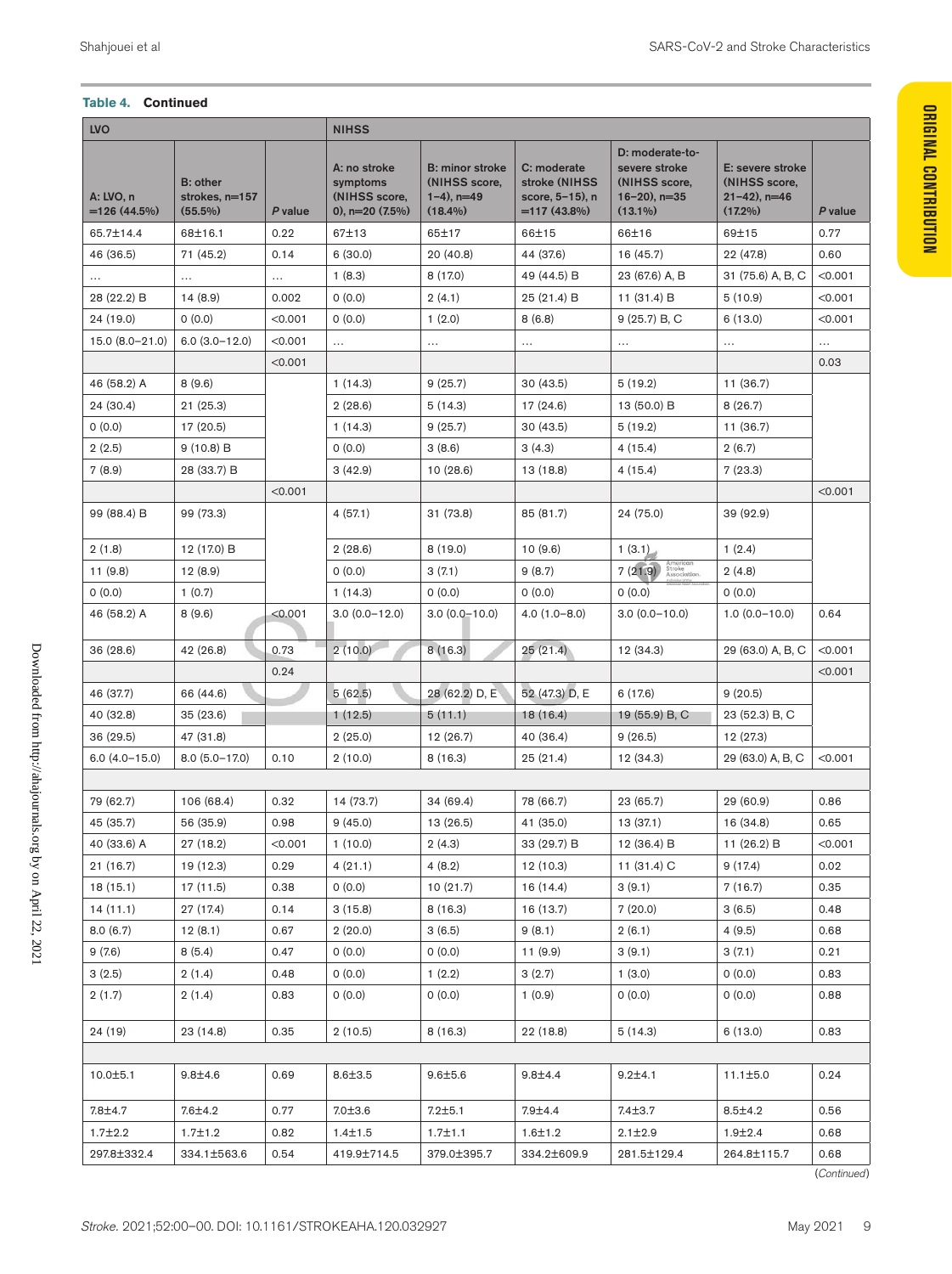| Table 4.<br><b>Continued</b> |                           |                                            |                                                  |                                         |                                   |         |
|------------------------------|---------------------------|--------------------------------------------|--------------------------------------------------|-----------------------------------------|-----------------------------------|---------|
|                              | <b>TOAST</b> criteria     |                                            |                                                  |                                         |                                   |         |
| Parameters                   | A: LAA, n<br>$=56(32.9%)$ | B: cardioem-<br>bolism, n=46<br>$(27.1\%)$ | C: small artery<br>occlusion, n=17<br>$(10.0\%)$ | D: other<br>determined,<br>$n=13(7.6%)$ | E: undetermined,<br>$n=38(22.4%)$ | P value |
| ALT, U/L; mean (SD)          | 63.5±78.4                 | 35.5±53.3                                  | 51.0±60.0                                        | 44.9±75.5                               | 66.5±81.2                         | 0.29    |
| AST, U/L; mean (SD)          | 36.5±34.4                 | $30.3 \pm 23.0$                            | 25.4±13.9                                        | 34.7±38.3                               | $24.3 \pm 19.1$                   | 0.26    |
| BUN, mg/dL; mean (SD)        | 47.9±51.1                 | 46.2±63.6                                  | 43.0±50.1                                        | 39.3±26.0                               | 86.6±260.6                        | 0.60    |
| Creatinine, mg/dL; mean (SD) | $1.3 + 0.8$               | $1.1 \pm 0.3$                              | $1.6 + 1.4$                                      | $1.3 \pm 1.2$                           | $1.4 \pm 1.2$                     | 0.43    |
| CRP, mg/L; mean (SD)         | 47.0±52.0                 | 49.0±58.0                                  | 35.0±18.0                                        | 42.0±25.0                               | 107±325                           | 0.37    |
| LDH, U/L; mean (SD)          | 1064.6±2880.1             | 542.6±1114.4                               | 371.2±202.7                                      | 474.7±472.4                             | 321.5±185.6                       | 0.53    |
| Fibrinogen, mg/dL; mean (SD) | 522.7±1054.0              | 674.7±1839.4                               | 779.5±918.3                                      | 157.2±156.1                             | 217.4±338.1                       | 0.73    |
| D-dimer, ng/mL; mean (SD)    | 919.6±956.4               | 2019.6±2694.8                              | 820.7±593.0                                      | 1257.3±761.9                            | 1386.8±1196.6                     | 0.25    |

(*Continued*) **Continue for comparison in**dicate a significant post  $P$  value transaminates are  $P$ 

### **DISCUSSION**

To our knowledge, this is to date the largest study that comprehensively presents the characteristics and stroke subtypes of stroke in SARS-CoV-2–infected patients at a multinational level. The results of our work indicated a relatively high number of young AIS patients, male predominance, asymptomatic SARS-CoV-2 infection in more than one-third of the AIS patients, a higher proportion of LVO strokes, and a low rate of small artery occlusion and lacunar infarcts. We also noted significant differences regarding the TOAST criteria in both regional and health expenditure subgroups, as well as higher NIHSS among countries with lower health expenditure.

Regarding the characteristics of patients with AIS, 44.5% (126 of 283 patients) had LVOs, without any age or sex predominance. This rate is comparable to a similar report from New York on stroke patients with SARS-CoV-2 infection.<sup>31</sup> In general, LVOs accounted for 24% to 46% of AIS worldwide.32 If the definition of the LVOs is limited to internal carotid artery, middle cerebral artery (M1 and M2), anterior cerebral artery (A1), posterior cerebral artery (P1), intracranial vertebral artery, and basilar artery, similar to our study, the risk of LVO drops to 24% to 38%.33,34 Considering this definition, we observed a considerably higher rate of LVOs among our patients. In our study, 13.6% of AIS patients received IVT and 7.4% underwent mechanical thrombectomy. These rates are similar to the multinational study on 174 AIS SARS-CoV-2–infected patients (12.7% IVT, 6.9% IVT and thrombectomy, and 5.2% mechanical thrombectomy).<sup>35</sup>

Based on the TOAST classification, large artery atherosclerosis accounts for 33% of strokes in our study, which is higher than reports from worldwide populationbased studies (19%–23%).36,37 SVO accounted for stroke etiology in 10% of our patients, and analysis of neuroimaging patterns showed 10.2% lacunar infarcts. These rates are lower than worldwide population-based

studies $-21\%$  to 44% SVO $37,38$  and 21% to 30% lacunar infarcts.39,40 In Europe, SVO was present among 4.1% of patients in this study versus 12% to 31% of stroke patients in previous population studies.<sup>41-47</sup> Lacunar infarcts were detected in 9.3% of our AIS patients versus 14% to 31% of other population studies.<sup>43,48–50</sup> In the North and South America, these rates were 5.3% versus 15% to 18%37,51 for SVO, and 9.1% versus 13% to 18% for lacunar infarcts. 37,40 Similarly, in the Middle Eastern countries, we observed 18.3% SVO versus 20% to 25% in previous reports<sup>52–55</sup> and 11.3% lacunar infarcts versus 19% to 26% in the previous population studies.<sup>55-57</sup>

Higher rates of LVO and large artery atherosclerosis strokes and lower rates of SVO and lacunar infarcts among patients in our study may present a predilection of the virus for inducing a certain type of stroke. Similar to our findings, other reports on SARS-CoV-2–infected stroke patients suggested a lower rate of SVO and lacunar infarct and a higher risk of LVO strokes among infected patients with SARS-CoV-2.<sup>58–60</sup> However, lacunar infarctions and SVO are more likely to produce milder deficits.<sup>39,61-63</sup> During the COVID-19 pandemic, patients with mild-to-moderate stroke symptoms were less likely to present at medical centers.4,59 In addition, less severe stroke symptoms, mostly in critically ill patients or overwhelmed health centers, were more likely to be underdiagnosed. Our observation of a higher median NIHSS in countries with lower health expenditure and those in Middle Eastern countries may reflect a lower capacity of these centers for the diagnosis of mild stroke patients in the pandemic. It may also indicate that patients with mild stroke symptoms refused to present to the hospitals. In addition, we realized similar rates of LVOs and IVT in various geographic regions but a considerably lower rate of thrombectomy in countries with lower health expenditures. This observation may highlight a care disparity among countries. Future studies such as CASCADE64 (Call to Action: SARS-CoV-2 and Cerebrovascular Disorders) are required to shed light on changes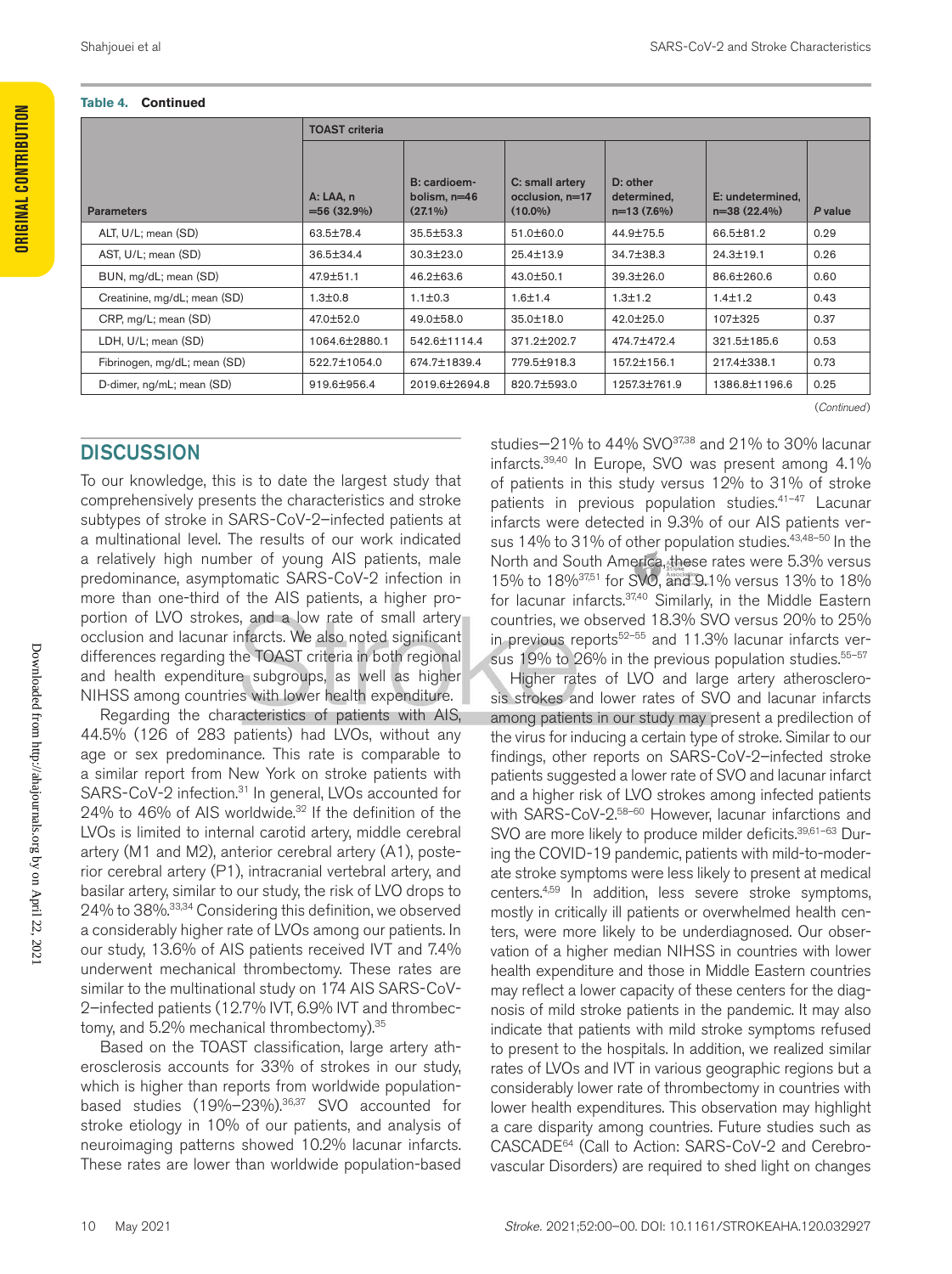#### **Table 4. Continued Table 4. Continued**

|                                                                                                                                                                                 |                                                | <b>NIHSS</b>                                                  |         |                                          | <b>LVO</b>                 |
|---------------------------------------------------------------------------------------------------------------------------------------------------------------------------------|------------------------------------------------|---------------------------------------------------------------|---------|------------------------------------------|----------------------------|
| D: moderate-to-<br>B: minor stroke   C: moderate<br>severe stroke<br>stroke (NIHSS<br><b>(NIHSS score,</b><br>score, 5-15), n<br>$16-20$ , n=35<br>$=117(43.8\%)$<br>$(13.1\%)$ | (NIHSS score,<br>$1-4$ ), $n=49$<br>$(18.4\%)$ | A: no stroke<br>symptoms<br>(NIHSS score,<br>0), $n=20(7.5%)$ | P value | B: other<br>strokes, n=157<br>$(55.5\%)$ | A: LVO, n<br>$=126(44.5%)$ |
| 63.9±80.3<br>58.0±84.3                                                                                                                                                          | 34.5±45.9                                      | 105.6±177.7                                                   | 0.43    | 55.5±78.6                                | 62.9±66.5                  |
| $33.1 \pm 26.2$<br>28.1±23.7                                                                                                                                                    | 23.6±20.2                                      | $30.9 \pm 22.3$                                               | 0.98    | 31.6±24.0                                | 31.5±28.1                  |
| 33.9±20.8<br>46.5±45.6                                                                                                                                                          | 50.0±66.8                                      | 61.3±50.5                                                     | 0.49    | 56.6±141.5                               | 46.6±55.9                  |
| $1.2 \pm 0.9$<br>$1.5 \pm 1.3$                                                                                                                                                  | 1.0 ± 0.3                                      | $1.5 \pm 1.2$                                                 | 0.27    | $1.5 + 1.4$                              | $1.3 + 0.9$                |
| 50.0±51.0<br>45.0±31.0                                                                                                                                                          | 46.0±52.0                                      | 57.0±41.0                                                     | 0.17    | 71.3±183.8                               | 47.4±54.8                  |
| 457.2±707.3<br>511.9±412.3                                                                                                                                                      | 551.9±1136.0                                   | 531.6±254.9                                                   | 0.26    | 470.9±801.3                              | 824.1±2308.0               |
| 575.3±1556.1<br>133.9±149.3                                                                                                                                                     | 409.1±740.9                                    | 509.3±196.3                                                   | 0.33    | 346.3±540.8                              | 612.9±1468.5               |
| 3277.8±9087.7<br>1757.3±952.1                                                                                                                                                   | 1025.6±1087.5                                  | 7020.9±11983.6                                                |         | 2825.8±7596.3 0.43                       | 1909.8±2877.1              |

The capital letters indicate a significant post hoc Pvalue for comparison of subgroups. ALT indicates alanine transaminase; AST, aspartate transaminase; BUN, blood urea nitrogen; CRP, C-reactive protein; ICH, intracranial hemorrhage; IQR, interquartile range; IVT, intravenous thrombolysis; LAA, large artery atherosclerosis; LDH, lactate dehydrogenase; LVO, large vessel occlusion; NIHSS, National Institutes of Health Stroke Scale; SVO, small vessel occlusion; and TOAST, Trial of ORG 10172 in Acute Stroke Treatment.

\*Data on patients' disposition were sparse.

in stroke care protocols and hospitalization rate during the pandemic and compare it to the available infrastructure in each region.

Of notice, our study results showed a considerable number of young strokes. Although the definition of young stroke is debatable, the majority of the studies considered 50 or 55 years as the cutoff.65 We realized that 36% of the AIS patients in our study were <55 years of age and 46% were <65 years of age (Tables V and VI in the Data Supplement). These proportions are considerably higher than the population-based reports before the pandemic (12.9%-20.7%).<sup>66,67</sup> The median age of AIS patients in our study was 68 (58–78) years. A case series from New York on 32 AIS patients with SARS-CoV-2 showed a median of 63 years for these patients. This finding was significantly lower than AIS patients without SARS-CoV-2 in the same study and same interval (median, 70 years) or the historical cohort of AIS patients presented to the same center in 2019 (median,  $68.5$  years). $31$  A multinational study on 174 AIS patients with SARS-CoV-2 infection reported a median age of 71 years.<sup>35</sup>

Regarding cerebral venous sinus thrombosis and ICH, we had 18 stroke patients with CVST; the average age of patients was 49 years, 78% were <55 years of age, and >60% were women. Classically CVST is considered to occur in young adults, with the predilection of women.68 However, the sex ratio varies widely—44.7% to 83.4% in women.<sup>69</sup> A systematic review on the sex ratio of 23638 patients with CVST demonstrated an increasing trend among women (54.8% before 1981 to 69.8% after 2001), likely due to increased use of oral contraceptives.<sup>70</sup> Even though CVST patients in our study were younger than patients with other stroke subtypes, they were older than previously reported CVST

patients without SARS-CoV-2 infection.<sup>69-74</sup> In addition, only 27.8% of the patients in our study had multiple sinus or venous involvement, which is considerably lower than previous reports in non-SARS-CoV-2-infected patients.<sup>69,73,75</sup> One reason might be the severe condition of the patients with multiple CVSTs that prevent the proper diagnosis of these patients.

Our study reported 91 patients with ICH. Among the patients with SAH (23), no aneurysm was detected in 69.5% of patients, which is higher than the reported 15% (5%–34%) spontaneous SAH among patients without SARS-CoV-2 infection.76 We observed that 27.9% of IPH patients had no vascular risk factors or comorbidities. These patients had higher ICH score and younger age in comparison with other patients with IPH.

This work has several limitations. Despite that we included centers from multiple countries and presented a comprehensive panel of patients' characteristics, some of the specific laboratory parameters related to rare stroke causes (eg, antiphospholipid antibodies) were not included in this study. The collaborators tried to identify SARS-CoV-2 patients who presented with stroke as the first and only symptom, but the difficulty in measuring all symptoms related to COVID-19 (such as fatigue, anosmia, and ageusia) should be taken into consideration. In addition, not all the stroke patients in this study had a final disposition outcome, which limited our conclusion about in-hospital mortality. Although attempts were made to minimize the selection bias by including patients from different ethnicities, ecological conditions, and health care systems, this study may suffer from selection bias and low power in some subgroups. The authors attempt to assess the quality of data by Risk of Bias in Exposure Studies tool<sup>13</sup>; however, heterogeneity may exist among data obtained from multiple settings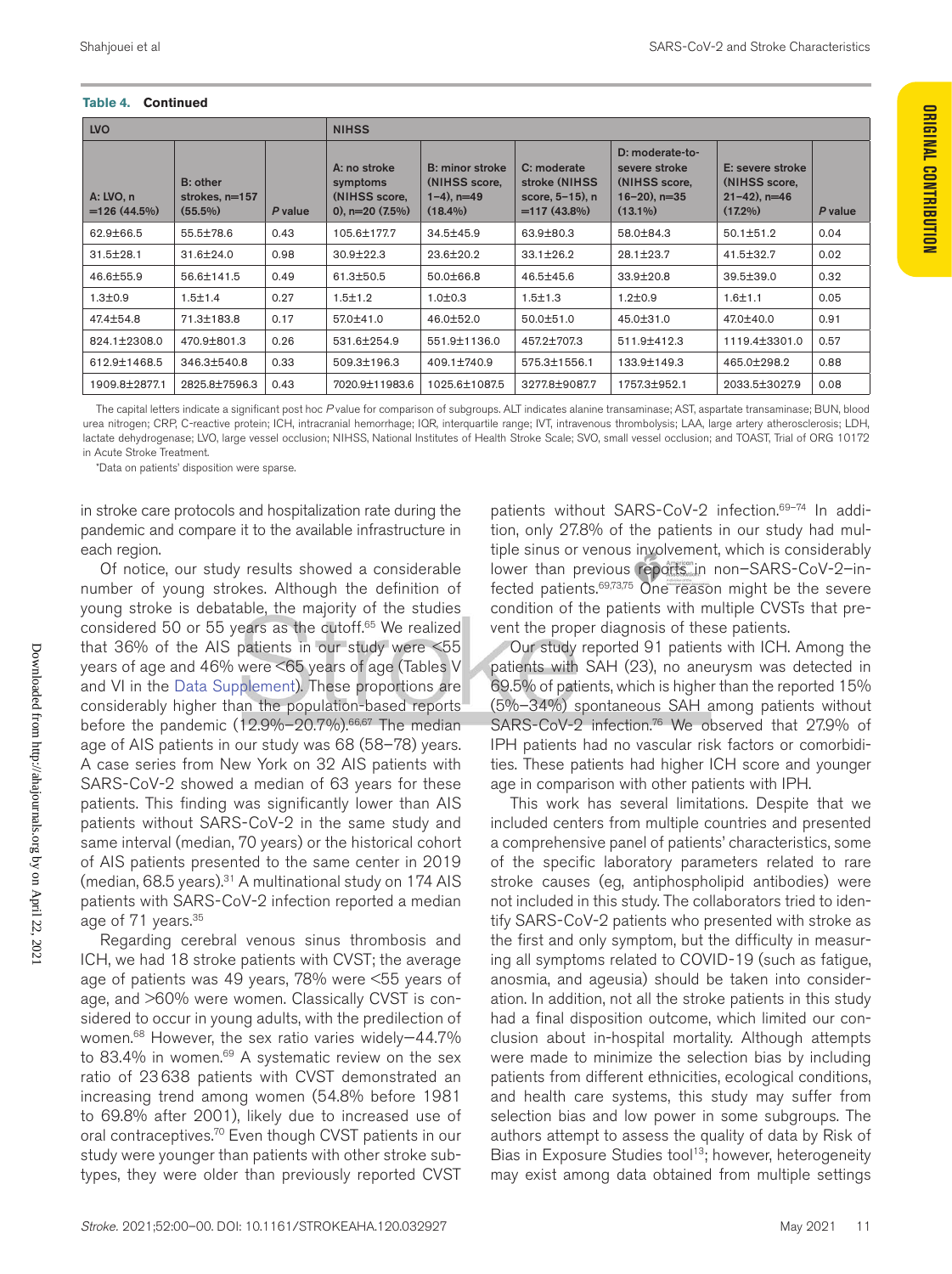and multiple countries. Further studies that include a control population are warranted.

#### CONCLUSIONS

In conclusion, we observed a considerably higher rate of LVOs and a much lower rate of SVO and lacunar infarction when compared with the prior population studies. We also observed a relatively high number of young stroke and a high number of asymptomatic SARS-CoV-2 patients at stroke onset. The rate of mechanical thrombectomy was significantly lower in countries with lower health expenditures.

#### ARTICLE INFORMATION

Received August 27, 2020; final revision received December 17, 2020; accepted January 28, 2021.

#### Affiliations

Neurology Department, Neuroscience Institute, Geisinger Health System, PA (S. Shahjouei, A. Mowla, D.C., C.J.G., R.Z.). Second Department of Neurology, National and Kapodistrian University of Athens, School of Medicine, "Attikon" University Hospital, Greece (G. Tsivgoulis, A.H.K.). Iranian Center of Neurological Research, Neuroscience Institute (G.F., S.R.-B., M. Ghabaee, M.H.H.), Neurology Department (G.F., A.V.F., M. Ghabaee), Department of Neurosurgery (S.N.), Imam Khomeini Hospital, and Neurology Department, Sina Hospital (G.B., F.V.), Tehran University of Medical Sciences, Iran. Geisinger Commonwealth School of Medicine, Scranton, PA (E.K., O.O.). Division of Stroke and Endovascular Neurosurgery, Department of Neurological Surgery, Keck School of Medicine, University of Southern California, CA (A. Mowla, M.S.T.). Department de Physique Theorique and Center for Astroparticle Physics, University Geneva, Switzerland (A.V.S.). Department of Population Health Science and Policy, Icahn School of Medicine at Mount Sinai, Institute for Healthcare Delivery Science, New York City, NY (A.K.). Department of Biomedical and Dental Sciences and Morphofunctional Imaging, University of Messina, Italy (S. Mondello). Regional Health Authority of Sicily, Palermo, Italy (A.C.). Department of Neurology, Wellington Hospital, New Zealand and Department of Medicine, University of Otago, New Zealand (A.R., M.P.). PES University, Bangaluru, Karnataka, India (F. Khodadadi, A.D.). Neurosciences Research Center, Lebanese University/Medical School, Beirut, Lebanon (M. Sabra, F. Kobeissy). Neurology Department, Shahid Beheshti University of Medical Sciences, Tehran, Iran (M. Ramezani, A.A.H.). Neurology Department, Delafontaine Hospital, Saint-Denis, France (A.L.). Department of Medicine and Neurology, Melbourne Brain Centre at the Royal Melbourne Hospital, University of Melbourne, Parkville, Australia (B.C.V.C.). Department of Neurology, University of Valladolid, Spain (J.F.A., M.D.L.A.). Department of Cardiology, Klinikum Frankfurt Höchst, Germany (D.B.). Department of Neurology, Hospital Universitario Virgen Macarena, Sevilla, Spain (J. Montaner). Neurology Department, Poursina Hospital, Rasht, Guilan, Iran (S.A.S.N., A.S.). Department of Neurology (D.A.d.S.) and Department of Internal Medicine (N.E.C.), Hospital de Santa Maria, University of Lisbon, Portugal. Department of Neurology, Hospital de Santa Maria, University of Lisbon, Portugal (D.A.d.S.). Department of Neurology, Centro Hospitalar Universitário de São João, Porto, Portugal (A.A., E.A.). Department of Medicine, University of Porto, Portugal (A.A., E.A.). Neurosurgery Department, Istanbul University-Cerrahpasa, Cerrahpasa Medical Faculty, Turkey (O.A., M.M.H.). Department of Neurology, University of Tennessee (N.G., A.P., S.A.). Neurology Ward, Valiasr Hospital, Borujen, Iran (Z.B.). Department of Neurology and Stroke Unit, University Hospital Basel, Switzerland (L.H.B.). Stroke Center, Neurocenter of Southern Switzerland, Lugano (C.W.C.). Department of Critical Care Medicine, MedStar Washington Hospital Center, Washington, DC (J.J.C.). Intensive Care Unit, Department of Neurology, Clinical Hospital Dubrava, Zagreb, Croatia (M.C.). Neurorehabilitation Unit, University Center for Medicine of Aging and Rehabilitation Basel, Felix Platter Hospital, University of Basel, Switzerland (G.D.M.). Neurology Unit, Galliera Hospital, Genova, Italy (M.D.S., I.G.). Department of Radiology, Yasrebi Hospital, Kashan, Iran (S.A.E.). Neurosciences Research Center, Tabriz University of Medical Sciences, Iran (M.F.). Department of Neurology, GHU Paris Psychiatrie et Neurosciences, Université de Paris, INSERM U1266, France (B.G., G. Turc). Division of Neurology, McMaster University/Population Health Research Institute, Hamilton, ON, Canada (A.H.K.). Department of Neurology, St. Josef-Hospital, Ruhr University Bochum, Germany (C.K.). Department of Neurology, Hadassah-Hebrew University Medical Center, Jerusalem, Israel (R.R.L.).

Department of Neurology, Albany Medical Center, NY (L.L., L.N., K.T.). Department of Neurosurgery, Georgetown University and MedStar Washington Hospital Center, DC (J. Mai). Department of Neurosurgery, Vidant Medical Center, Greenville, NC (S. Male). Department of Neurology, Allegheny Health Network, Pittsburgh, PA (K.M.). Department of Neurology, TIA Clinic, University Hospital Centre Zagreb, Zagreb School of Medicine, University of Zagreb, Croatia (B.M.). Department of Neurology, Hospital de Egas Moniz, Centro Hospitalar Lisboa Ocidental, Lisbon, Portugal (T.M., J.P.M.). Department of Anesthesiology, University of Ottawa, Canada (A.M.G.). Department of Neurology, Ain Shams University, Cairo, Egypt (H.M.A.). Infection Disease Research Center, Kermanshah University of Medical Sciences, Iran (Z.M.A.). Department of Neurology, National Medical Center, Seoul, South Korea (J. Moon). Department of Neurosurgery, Helsinki University and Helsinki University Hospital, Finland (M.N., B.R.J.). Department of Neurology, Myongji Hospital, Hanyang University College of Medicine, South Korea (J.-H.P.). Department of Neurology, Hospital Arnau de Vilanova, Institut de Recerca Biomèdica de Lleida, Universitat de Lleida, Spain (F.P.) Stroke Unit, Department of Neurology, Hospital Vall d'Hebron Barcelona, Spain (M. Requena, M. Rubiera). Department de Medicina, Universitat Autònoma de Barcelona, Spain (M. Requena, M. Rubiera). Department of Neurology, Neuroscience Research Center, Golestan University of Medical Sciences, Iran (S.A.S.). Department of Neurology, Centro Hospitalar e Universitário de Coimbra, Coimbra, Portugal (J.S.-F.). Division of Neurology, University Medicine Cluster, National University Health System, Singapore (V.K.S.). Department of Neurology, Klinikum Frankfurt Höchst, Germany (T.S.). Department of Neurology, Heidelberg University Hospital, Germany (T.S.). Hospital for Special Surgery, New York City, NY (Y.A.). Divisions of Vascular and Endovascular Neurosurgery (M.A.-D., M. Ghorbani) and Neurology (M.A.-D.), Firoozgar Hospital, Iran University of Medical Sciences, Tehran. Divisions of Vascular and Endovascular Neurosurgery (M.A.-D.) and Neurology (M.A.-D.), Rasoul-Akram Hospital, Iran University of Medical Sciences, Tehran. Infectious Diseases and Tropical Medicine Research Center, Health Research Institute, Babol University of Medical Sciences, Iran (A.B.). Neurosurgical Department, Ghaem Hospital, Mashhad University of Medical Sciences, Iran (H.B.). Neurology Department, Centro Médico de Campinas, São Paulo, Brazil (F.B.C., T.A.Y.). Neurology Ward, Gheshm Hospital, Iran (A.H.). Department of Neurology, Imam Hosein Hospital, Shahid Beheshti Medical University, Tehran, Iran (Z.S.H., M. Sepehrnia). Department of Neurology, Pirooz Hospital, Gilan University of Medical Sciences, Lahijan, Iran (S.H.-A.K.). Neurology Department, Isfahan University of Medical Sciences, Iran (F. Khorvash). Program of Neurotrauma, Neuroproteomics and Biomarker Research, University of Florida (F. Kobeissy). Neurology Department, Modarres Hospital, Kashmar, Iran (H.M., E.M.-V.). Steele Institute of Health and Innovation, Geisinger Health System, PA (D.M.). Department of Neurology, Southern California Permanente Medical Group, Irvine, CA (A.R.N.). Student Research Committee (P.N.-S.) and Clinical Neurology Research Center (A.B.-H.), Shiraz University of Medical Sciences, Iran. Department of Neurology, Bou Ali Hospital, Qazvin University of Medical Sciences, Iran (S.P.). Department of Neurology, Arak University of Medical Sciences, Iran (L.P.). Brain Mapping Research Center, Shahid Beheshti University of Medical Sciences, Tehran, Iran (M. Roozbeh). Department of Neurology, Massachusetts General Hospital, Harvard Medical School, Boston (B.S.). Neurology Department, Salahadin Ayubi Hospital, Baneh, Iran (S. Salehizadeh). Department of Neurology, Yasrebi Hospital, Kashan, Iran (N.R.). Neurology Department, Western University, Canada (M.R.A.). Department of Neurology, Long Island Jewish Forest Hills, Queens, NY (R.A.). Department of Molecular and Functional Genomics, Geisinger Health System, Danville, PA (V. Avula, V. Abedi, J.L.). Biocomplexity Institute, Virginia Tech, Blacksburg, VA (J.L., V. Abedi).

#### Acknowledgments

We appreciate the efforts of all other health care providers and administrators who contributed data for this study.

#### Sources of Funding

None.

#### **Disclosures**

The coauthors report the following supports outside the current study: Dr Punter reports personal fees from Alexion Pharmaceuticals. Dr Arenillas reports personal fees from Boehringer Ingelheim, Pfizer, Bayer, Amgen, Daiichi-Sankyo, and Medtronic. Dr Aguiar de Sousa reports nonfinancial support from Boehringer Ingelheim. Dr Bonati reports grants from Swiss National Science Foundation, Swiss Heart Foundation, Stiftung zur Förderung der gastroenterologischen und allgemeinen klinischen Forschung sowie der medizinischen Bildauswertung, and AstraZeneca and personal fees from Claret Medical and InnovHeart. Dr Cereda reports other supports from iSchemaView and Bayer. Dr De Marchis reports other supports from Bayer and Pfizer. Dr Gonçalves reports grants from Coordenação de Aperfeiçoamento de Pessoal de Nível Superior, Brasil. Dr Leker reports other supports from BI, Abbott, and iSchemaView. The other authors report no conflicts.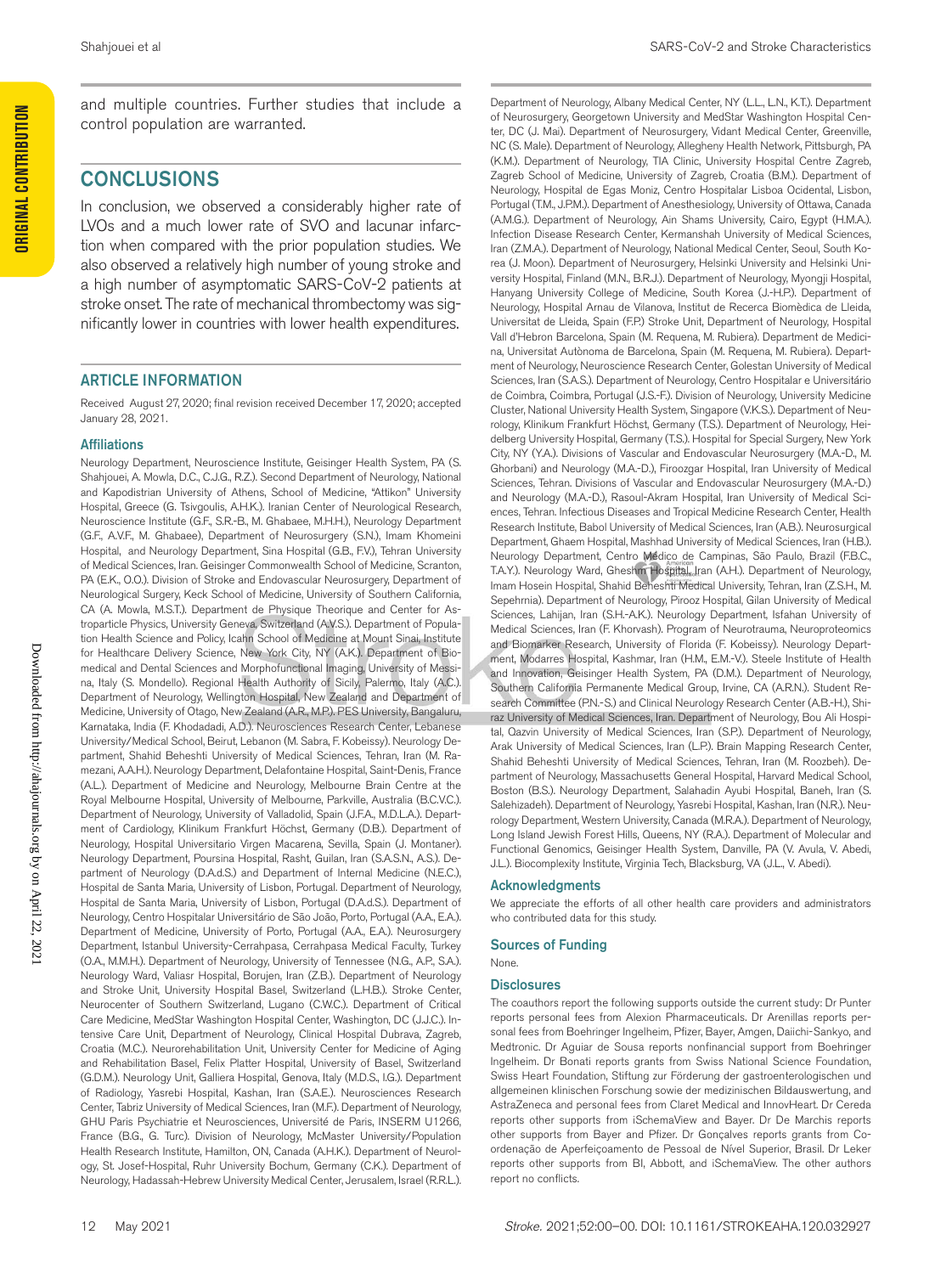#### Supplemental Materials

Online Document I Online Figure I Online Tables I–VIII

#### **REFERENCES**

- 1. Mao L, Jin H, Wang M, Hu Y, Chen S, He Q, Chang J, Hong C, Zhou Y, Wang D, et al. Neurologic manifestations of hospitalized patients with coronavirus disease 2019 in Wuhan, China. *JAMA Neurol*. 2020;77:683–690. doi: 10.1001/jamaneurol.2020.1127
- 2. Oxley TJ, Mocco J, Majidi S, Kellner CP, Shoirah H, Singh IP, De Leacy RA, Shigematsu T, Ladner TR, Yaeger KA, et al. Large-vessel stroke as a presenting feature of covid-19 in the young. *N Engl J Med*. 2020;382:e60. doi: 10.1056/NEJMc2009787
- 3. Sweid A, Hammoud B, Weinberg JH, Oneissi M, Raz E, Shapiro M, DePrince M, Tjoumakaris S, Gooch MR, Herial NA, et al. Letter: thrombotic neurovascular disease in COVID-19 patients. *Neurosurgery*. 2020;87:E400–E406. doi: 10.1093/neuros/nyaa254
- 4. Yaghi S, Ishida K, Torres J, Mac Grory B, Raz E, Humbert K, Henninger N, Trivedi T, Lillemoe K, Alam S, et al. SARS2-CoV-2 and stroke in a new york healthcare system. *Stroke*. 2020;120:1–10.
- 5. Morassi M, Bagatto D, Cobelli M, D'Agostini S, Gigli GL, Bnà C, Vogrig A. Stroke in patients with SARS-CoV-2 infection: case series. *J Neurol*. 2020;267:2185–2192. doi: 10.1007/s00415-020-09885-2
- 6. D'Anna L, Kwan J, Brown Z, Halse O, Jamil S, Kalladka D, Venter M, Banerjee S. Characteristics and clinical course of Covid-19 patients admitted with acute stroke. *J Neurol*. 2020;267:3161–3165. doi: 10.1007/ s00415-020-10012-4
- 7. Barrios-López JM, Rego-García I, Muñoz Martínez C, Romero-Fábrega JC, Rivero Rodríguez M, Ruiz Giménez JA, Escamilla-Sevilla F, Mínguez-Castellanos A, Fernández Pérez MD. Ischaemic stroke and SARS-CoV-2 infection: a causal or incidental association? *Neurologia*. 2020;35:295–302. doi: 10.1016/j.nrl.2020.05.002
- 8. Klok FA, Kruip MJHA, van der Meer NJM, Arbous MS, Gommers DAMPJ, Kant KM, Kaptein FHJ, van Paassen J, Stals MAM, Huisman MV, et al. Incidence of thrombotic complications in critically ill ICU patients with COVID-19. *Thromb Res*. 2020;191:145–147. doi: 10.1016/j. thromres.2020.04.013
- 9. Escalard S, Maïer B, Redjem H, Delvoye F, Hébert S, Smajda S, Ciccio G, Desilles J-P, Mazighi M, Blanc R, et al. Treatment of acute ischemic stroke due to large vessel occlusion with COVID-19. *Stroke*. 2020;120:1–4.
- 10. Valderrama EV, Humbert K, Lord A, Frontera J, Yaghi S. Severe acute respiratory syndrome coronavirus 2 infection and ischemic stroke. *Stroke*. 2020;51:e124–e127. doi: 10.1161/STROKEAHA.120.030153
- 11. Li Y, Li M, Wang M, Zhou Y, Chang J, Xian Y, Wang D, Mao L, Jin H, Hu B. Acute cerebrovascular disease following COVID-19: a single center, retrospective, observational study. *Stroke Vasc Neurol*. 2020;5:279–284. doi: 10.1136/svn-2020-000431
- 12. Avula A, Nalleballe K, Narula N, Sapozhnikov S, Dandu V, Toom S, Glaser A, Elsayegh D. COVID-19 presenting as stroke. *Brain Behav Immun*. 2020;87:115–119. doi: 10.1016/j.bbi.2020.04.077
- 13. Shahjouei S, Naderi S, Li J, Khan A, Chaudhary D, Farahmand G, Male S, Griessenauer C, Sabra M, Mondello S, et al. Risk of stroke in hospitalized SARS-CoV-2 infected patients: a multinational study. *EBioMedicine*. 2020;59:102939. doi: 10.1016/j.ebiom.2020.102939
- 14. von Elm E, Altman DG, Egger M, Pocock SJ, Gøtzsche PC, Vandenbroucke JP; STROBE Initiative. The Strengthening the Reporting of Observational Studies in Epidemiology (STROBE) statement: guidelines for reporting observational studies. *Int J Surg*. 2014;12:1495–1499. doi: 10.1016/j. ijsu.2014.07.013
- 15. Equator Network. Enhancing the QUAlity and Transparency Of health Research [Internet]. Univ. Oxford. 2019;https://www.equator-network.org
- 16. Sacco RL, Kasner SE, Broderick JP, Caplan LR, Connors JJ, Culebras A, Elkind MS, George MG, Hamdan AD, Higashida RT, et al; American Heart Association Stroke Council, Council on Cardiovascular Surgery and Anesthesia; Council on Cardiovascular Radiology and Intervention; Council on Cardiovascular and Stroke Nursing; Council on Epidemiology and Prevention; Council on Peripheral Vascular Disease; Council on Nutrition, Physical Activity and Metabolism. An updated definition of stroke for the 21st century: a statement for healthcare professionals from the American Heart Association/American Stroke Association. *Stroke*. 2013;44:2064–2089. doi: 10.1161/STR.0b013e318296aeca
- 17. WHO. Laboratory testing for coronavirus disease 2019 (COVID-19) in suspected human cases. *Interim Guid*. 2020:1–7.
- 18. Prabhakaran S, Silver AJ, Warrior L, McClenathan B, Lee VH. Misdiagnosis of transient ischemic attacks in the emergency room. *Cerebrovasc Dis*. 2008;26:630–635. doi: 10.1159/000166839
- 19. Sadighi A, Stanciu A, Banciu M, Abedi V, Andary NE, Holland N, Zand R. Rate and associated factors of transient ischemic attack misdiagnosis. *eNeurologicalSci*. 2019;15:100193. doi: 10.1016/j.ensci.2019.100193
- 20. Nadarajan V, Perry RJ, Johnson J, Werring DJ. Transient ischaemic attacks: mimics and chameleons. *Pract Neurol*. 2014;14:23–31. doi: 10.1136/ practneurol-2013-000782
- 21. Ver Hage A. The NIH stroke scale: a window into neurological status. *Com Nurs. Spectr*. 2011;24:44–49.
- 22. Adams H, Bendixen B, Kappelle L, Biller J, Love B, Gordon D, Marsh E. Classification of subtype of acute ischemic stroke. *Stroke*. 1993;23:35–41.
- 23. Potter GM, Marlborough FJ, Wardlaw JM. Wide variation in definition, detection, and description of lacunar lesions on imaging. *Stroke*. 2011;42:359– 366. doi: 10.1161/STROKEAHA.110.594754
- 24. Wessels T, Röttger C, Jauss M, Kaps M, Traupe H, Stolz E. Identification of embolic stroke patterns by diffusion-weighted MRI in clinically defined lacunar stroke syndromes. *Stroke*. 2005;36:757–761. doi: 10.1161/01. STR.0000158908.48022.d7
- 25. Bang OY, Ovbiagele B, Liebeskind DS, Restrepo L, Yoon SR, Saver JL. Clinical determinants of infarct pattern subtypes in large vessel atherosclerotic stroke. *J Neurol*. 2009;256:591–599. doi: 10.1007/s00415-009-0125-x
- 26. Abdel Razek AA, Alvarez H, Bagg S, Refaat S, Castillo M. Imaging spectrum of CNS vasculitis. *Radiographics*. 2014;34:873–894. doi: 10.1148/rg.344135028
- 27. Waqas M, Mokin M, Primiani CT, Gong AD, Rai HH, Chin F, Rai AT, Levy EI, Siddiqui AH. Large vessel occlusion in acute ischemic stroke patients: a dual-center estimate based on a broad definition of occlusion site. *J Stroke Cerebrovasc Dis*. 2020;29:104504. doi: 10.1016/j. jstrokecerebrovasdis.2019.104504
- 28. Global Health Expenditure Database [Internet]. [cited 2020 Jun 30]. https://apps.who.int/nha/database/Select/Indicators/en
- 29. Putaala J. Young stroke. *Helsinki Univ*. 2016;1:1–15.
- 30. IBM. Downloading IBM SPSS Statistics 26. *Ibm*. 2020.
- 31. Yaghi S, Ishida K, Torres J, Grory B Mac, Raz E, Humbert K, Henninger N, Trivedi T, Lillemoe K, Alam S, et al. SARS2-CoV-2 and stroke in a New York healthcare system. *Stroke*. 2020;120:1–10.
- Rennert RC, Wali AR, Steinberg JA, Santiago-Dieppa DR, Olson SE, Pannell JS, Khalessi AA. Epidemiology, natural history, and clinical presentation of large vessel ischemic stroke. *Neurosurgery*. 2019;85(suppl\_1):S4–S8. doi: 10.1093/neuros/nyz042
- 33. Malhotra K, Gornbein J, Saver JL. Ischemic strokes due to large-vessel occlusions contribute disproportionately to stroke-related dependence and death: a review. *Front Neurol*. 2017;8:651. doi: 10.3389/fneur. 2017.00651
- 34. Dozois A, Hampton L, Kingston CW, Lambert G, Porcelli TJ, Sorenson D, Templin M, VonCannon S, Asimos AW. PLUMBER Study (prevalence of large vessel occlusion strokes in mecklenburg county emergency response). *Stroke*. 2017;48:3397–3399. doi: 10.1161/STROKEAHA.117.018925
- 35. Ntaios G, Michel P, Georgiopoulos G, Guo Y, Li W, Xiong J, Calleja P, Ostos F, González-Ortega G, Fuentes B, et al. Characteristics and outcomes in patients with COVID-19 and acute ischemic stroke: the global COVID-19 stroke registry. *Stroke*. 2020;51:e254–e258. doi: 10.1161/ STROKEAHA.120.031208
- 36. Ornello R, Degan D, Tiseo C, Di Carmine C, Perciballi L, Pistoia F, Carolei A, Sacco S. Distribution and temporal trends from 1993 to 2015 of ischemic stroke subtypes: a systematic review and meta-analysis. *Stroke*. 2018;49:814–819. doi: 10.1161/STROKEAHA.117.020031
- 37. O'Donnell MJ, Xavier D, Liu L, Zhang H, Chin SL, Rao-Melacini P, Rangarajan S, Islam S, Pais P, McQueen MJ, et al; INTERSTROKE Investigators. Risk factors for ischaemic and intracerebral haemorrhagic stroke in 22 countries (the INTERSTROKE study): a case-control study. *Lancet*. 2010;376:112– 123. doi: 10.1016/S0140-6736(10)60834-3
- 38. Al-Rukn S, Mazya M, Akhtar N, Hashim H, Mansouri B, Faouzi B, Aref H, et al. Stroke in the Middle-East and North Africa: a 2-year prospective observational study of stroke characteristics in the region—results from the Safe Implementation of Treatments in Stroke (SITS)–Middle-East and North African (MENA). *Int J Stroke*. 2019;14:715–722.
- 39. M P, L N, P D, B L. Outcomes from ischemic stroke subtypes classified by the Oxfordshire Community Stroke Project: a systematic review. *Eur J Phys Rehabil Med*. 2011;47:19–23.